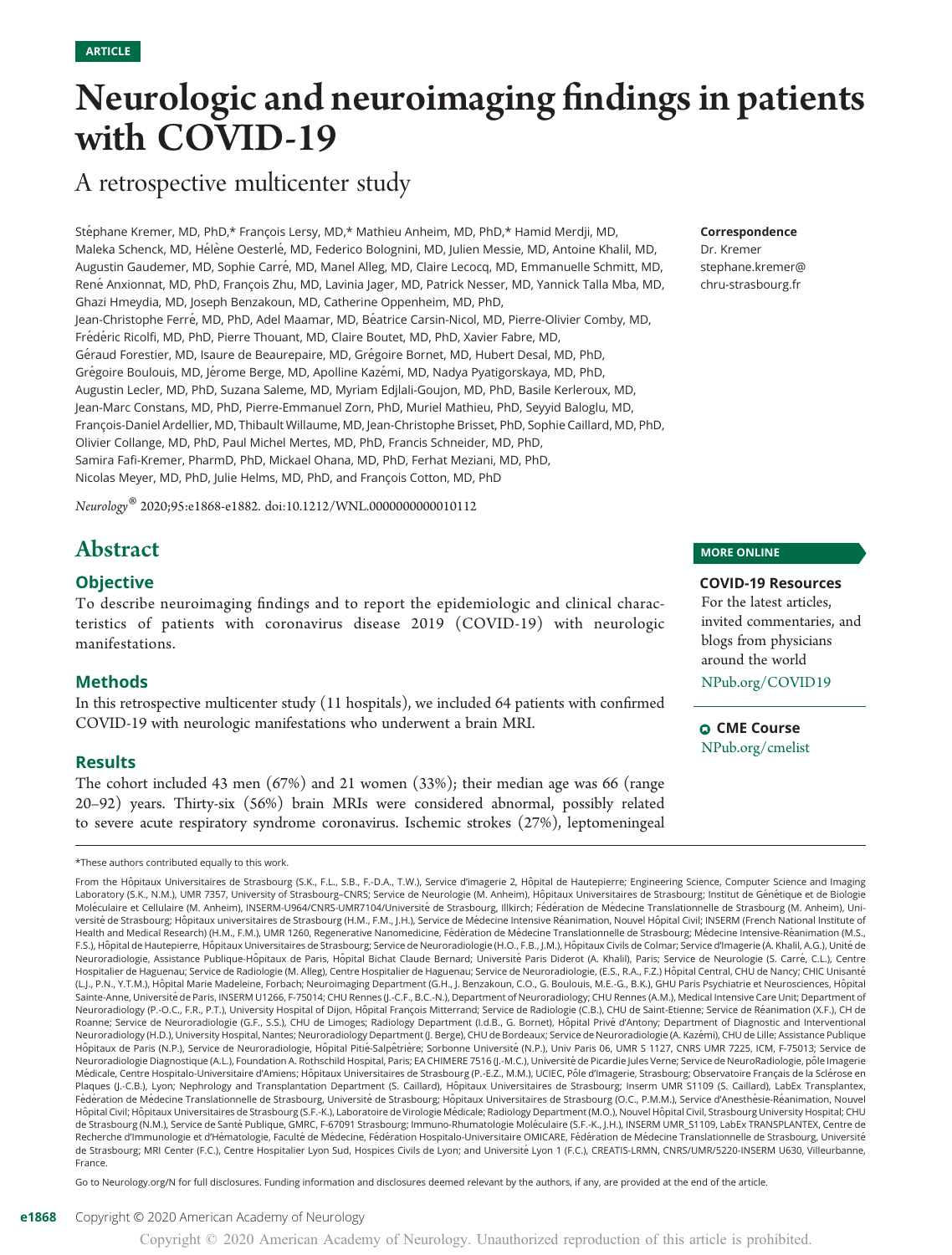enhancement (17%), and encephalitis (13%) were the most frequent neuroimaging findings. Confusion (53%) was the most common neurologic manifestation, followed by impaired consciousness (39%), presence of clinical signs of corticospinal tract involvement (31%), agitation (31%), and headache (16%). The profile of patients experiencing ischemic stroke was different from that of other patients with abnormal brain imaging: the former less frequently had acute respiratory distress syndrome  $(p = 0.006)$  and more frequently had corticospinal tract signs  $(p = 0.02)$ . Patients with encephalitis were younger  $(p = 0.007)$ , whereas agitation was more frequent for patients with leptomeningeal enhancement ( $p = 0.009$ ).

#### Conclusions

Patients with COVID-19 may develop a wide range of neurologic symptoms, which can be associated with severe and fatal complications such as ischemic stroke or encephalitis. In terms of meningoencephalitis involvement, even if a direct effect of the virus cannot be excluded, the pathophysiology seems to involve an immune or inflammatory process given the presence of signs of inflammation in both CSF and neuroimaging but the lack of virus in CSF.

#### ClinicalTrials.gov identifier

NCT04368390.

In December 2019, many unexplained pneumonia cases occurred in China.<sup>1,2</sup> In January 2020, the causative agent was identified as a novel coronavirus, which has been called severe acute respiratory syndrome coronavirus 2 (SARS-CoV-2), giving the disease the name coronavirus disease 2019 (COVID-19). Coronaviruses have neuroinvasive capacities because they are isolated in both brains and CSF of infected animals and humans. $3-8$  However, few neurologic complications with human coronaviruses (hCoVs) were documented in the past 2 decades.

Concerning COVID-19, 5 recent publications have presented neuroimaging presentations of patients with neurologic complications.9–<sup>13</sup>

The first studies that focused on clinical features of patients with COVID-19<sup>1,2,11</sup> showed neurologic manifestations such as headache, dizziness, confusion, hypogeusia, hyposmia, and more severe neurologic disorders, especially for patients hospitalized in intensive care units (ICUs). In a recent cohort of 214 patients, $11$ 24.8% of them presented CNS manifestations, and 6 cases of strokes were diagnosed. The neurologic symptoms were more common in cases of severe respiratory infection.<sup>11</sup> It has recently been reported $12$  that patients referred to ICU frequently experienced encephalopathy with agitation, confusion, and corticospinal tract signs. Brain MRI revealed in some patients leptomeningeal enhancement (LME) and cerebral blood flow abnormalities.

Despite these findings, the potential brain injuries related to COVID-19 have not been well described with neuroimaging in a large cohort. Thus, our aims were to describe the neuroimaging findings in a population of COVID-19 with neurologic manifestations who underwent brain MRI, to assess the frequency of these abnormalities, and to correlate these findings with clinical features.

### Methods

This retrospective national multicenter study was initiated by the French Neuroradiology Society.

#### Patient cohort

Patients with COVID-19 from 11 French centers, including 6 university hospitals and 5 general hospitals, were included from March 16, 2020, until April 9, 2020. The number of cases included from each center was as follows: 29 in Strasbourg, 11 in Colmar, 7 in Paris (Bichat), 5 in Haguenau, 4 in Nancy, 4 again in Paris (Sainte-Anne), 3 in Rennes, 2 in Dijon, 1 in Saint-Etienne, 1 in Forbach, and 1 in Antony.

The diagnosis of COVID-19 was based on the following criteria: possible exposure history, symptoms clinically compatible with COVID-19, and detection of SARS-CoV-2 by reverse transcriptase-PCR (RT-PCR) assays on the nasopharyngeal, throat, or lower respiratory tract swabs. Inclusion criteria were diagnosis of COVID-19 with neurologic manifestation and a brain MRI assessment. Exclusion criteria were missing data or noncontributory (lack of sequences, numerous artifacts) data regarding brain MRI.

The diagnosis of acute respiratory distress syndrome (ARDS) was based on Berlin criteria.<sup>14</sup>

Clinical and laboratory data were extracted from the patients' electronic medical records in the hospital information system.

#### Virologic assessment

Quantitative real-time RT-PCR tests for SARS-CoV-2 nucleic acid were performed on upper or lower respiratory tract swabs and CSF. Primer and probe sequences were targeting 2 regions on the RdRp gene, which are specific to SARS-CoV-2. Assay sensitivity was  $\approx$ 10 copies per reaction.

#### Brain MRI protocols

Imaging studies were conducted on 1.5T or 3T MRI. The multicenter nature of the study and the various clinical presentations did not allow standardization of sequences.

The most frequently sequences performed were 3D T1-weighted spin-echo with and without contrast-enhanced imaging, diffusion-weighted imaging, gradient echo T2 or

Neurology.org/N Neurology | Volume 95, Number 13 | September 29, 2020 **e1869**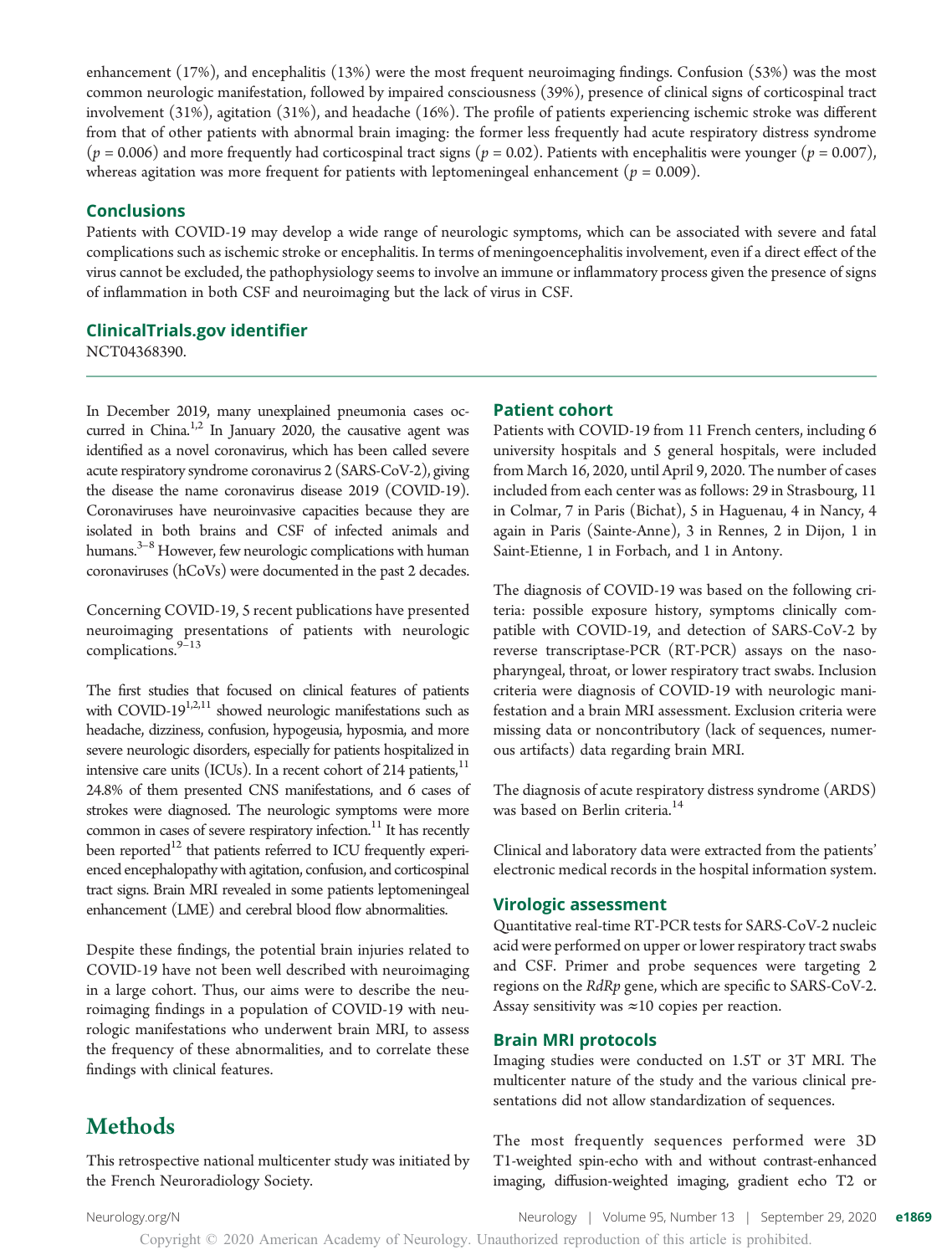susceptibility-weighted imaging, 2D or 3D fluid-attenuated inversion recovery (FLAIR) postcontrast, and 3D time-offlight magnetic resonance angiography of the circle of Willis

#### Brain MRI reading

After anonymization, images were presented to readers with our GE Picture Archiving and Communication System (General Electric, Milwaukee, WI). Two neuroradiologists (S.K. and F.L., with 20 and 9 years of experience in neuroradiology, respectively) who were blinded to all patient data independently reviewed all brain MRIs. The final diagnosis was determined by consensus, and if consensus could not be reached, a third neuroradiologist (S.B., with 9 years of experience in neuroradiology) was questioned.

Neuroimaging abnormalities were divided into 3 groups: ischemic stroke, encephalitis, and LME. Ischemic strokes were classified into large artery infarctions, watershed cerebral infarctions, lacunar infarctions, and hypoxic-ischemic injuries. Encephalitis was ranked as limbic encephalitis, cytotoxic lesion of the corpus callosum (CLOCC), radiologic acute disseminated encephalomyelitis (ADEM), radiologic acute hemorrhagic necrotizing encephalopathy, and miscellaneous encephalitis.

Encephalitis was defined as brain parenchymal abnormal FLAIR hyperintensity involving gray matter (GM), white matter, or basal ganglia with variable enhancement localized mainly in medial temporal and inferior frontal lobes in case of limbic encephalitis. The term CLOCC has been proposed recently to describe a clinicoradiologic syndrome characterized by a transient mild encephalopathy and a reversible lesion of the corpus callosum, localized mainly to the central part of the splenium on MRI. CLOCCs are the consequence of numerous etiologies, the 2 most frequent being antiepileptic drug withdrawal and infections. They are related to a cytokine increase inducing glutamate elevation in the extracellular space, leading to a dysfunction of callosal neurons and microglia with intracellular water influx, resulting in cytotoxic edema.<sup>15</sup>

ADEM is an autoimmune-mediated disease occurring after viral infections and vaccinations. Multifocal demyelinating lesions involving white matter but also GM (basal ganglia) are seen with variable enhancement. Acute hemorrhagic necrotizing encephalopathy is a fulminant inflammatory demyelinating disease, which is considered the most severe form of ADEM, associated with hemorrhagic lesions.

A brain MRI without acute significative abnormalities or showing lesions unrelated to SARS-CoV-2 was considered normal.

#### Statistical analysis

Data were described with frequency and proportion (number, percent) for categorical variables and mean, median, and range for quantitative data. Categorical data were compared with the Fisher exact test. Quantitative data were compared

with analysis of variance. Multiple correspondence analysis (MCA) was used to give a simultaneous multivariate description of clinical and radiologic characteristics of all diagnostic groups. MCA plots display results either for the subjects or for their characteristics. Those plots are to be interpreted on the basis of the proximity of the data points: 2 subjects who are close on a plot share a common pattern of symptoms, and 2 clinical symptoms that are close on a plot describe similar types of subjects. Ellipses are drawn around the mean position of each characteristic such that nonoverlapping ellipses can be considered to show a contrast between the subjects who share 1 or the other characteristic.

Computations were made with 3.5.3 through R-Studio with the readxl, and FactoMineR packages (R Foundation for Statistical Computing, Vienna, Austria). A value of  $p < 0.05$ was considered significant.

#### Standard protocol approvals, registrations, and patient consents

The study was approved by the ethics standards committee on human experimentation of Strasbourg University Hospital (CE-2020-37) and was in accordance with the 1964 Declaration of Helsinki and its later amendments. Due to the emergency in the context of COVID-19 pandemic responsible for acute respiratory and neurologic manifestations pandemic, the requirement for patients' written informed consent was waived.

The study has been registered in ClinicalTrials.gov (NCT04368390).

#### Data availability

We state that the data published are available and anonymized and will be shared on request by email to the corresponding author from any qualified investigator for purposes of replicating procedures and results.

#### Results

A total of 68 patients with COVID-19 were included in this multicenter study. Among them, 4 were excluded because their brain MRIs were considered noncontributory.

#### Clinical characteristics

The demographic and clinical characteristics of the 64 patients and their neurologic manifestations are summarized in tables 1 through 3. The most frequent neurologic manifestations were confusion/agitation/alteration of consciousness, corticospinal tract signs, and headache.

Complementary data concerning patients with COVID-19 with acute ischemic stroke are given in table 2, including risk factors, clinical presentation, echocardiography and ECG results, neuroimaging description, and D-dimer serum level. Further information related to patients with COVID-19 with meningoencephalitis is given in table 3.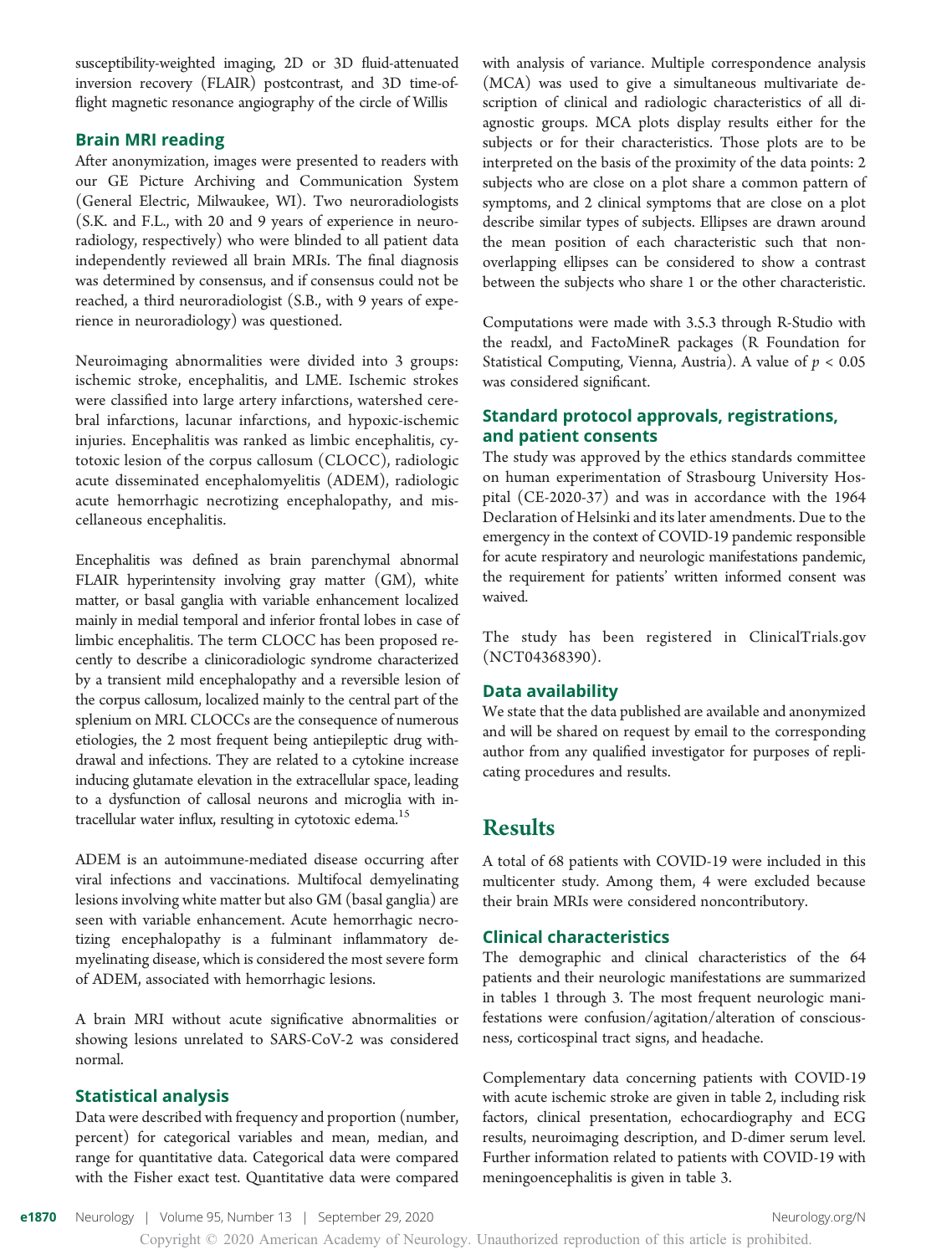|                                                          | <b>All patients</b><br>$(n = 64)$ | <b>Ischemic stroke</b><br>$(n = 17)$ | <b>Encephalitis</b><br>$(n = 8)$ | LME<br>$(n = 11)$   | p Value      |
|----------------------------------------------------------|-----------------------------------|--------------------------------------|----------------------------------|---------------------|--------------|
| Sex, n (%)                                               |                                   |                                      |                                  |                     | 0.28         |
| Men                                                      | 43 (67)                           | 11(65)                               | 7(88)                            | 5(46)               |              |
| Women                                                    | 21(33)                            | 6(35)                                | 1(12)                            | 6(54)               |              |
| Age, y                                                   |                                   |                                      |                                  |                     | 0.007        |
| Mean                                                     | 65                                | 75                                   | 61                               | 66                  |              |
| Median                                                   | 66                                | 75                                   | 59                               | 64                  |              |
| Range                                                    | $20 - 92$                         | $59 - 92$                            | $55 - 71$                        | $51 - 81$           |              |
| History of stroke, n (%)                                 | 7(11)                             | 4(24)                                | $\mathsf 0$                      | 1(9)                | 0.36         |
| History of seizures, n (%)                               | 3(5)                              | 1(6)                                 | $\mathbf 0$                      | $\mathsf{O}\xspace$ | 1            |
| Another neurologic history, n (%)                        | 9(14)                             | 2(12)                                | $\mathbf 0$                      | $\mathbf 0$         | 0.17         |
| History of autoimmune diseases, n (%)                    | 7(11)                             | 3(18)                                | $\mathbf 0$                      | 1(9)                | 0.83         |
| History of hematologic malignancies, n (%)               | 4(6)                              | 1(6)                                 | $\mathsf 0$                      | 1(9)                | 1            |
| Headaches, n (%)                                         | 10(16)                            | 3(18)                                | 2(25)                            | 1(9)                | 0.85         |
| Seizures, n (%)                                          | 1(2)                              | $\mathbf 0$                          | $\mathbf 0$                      | $\mathbf 0$         | $\mathbf{1}$ |
| Anosmia, n (%)                                           | 2(3)                              | 1(6)                                 | $\mathsf 0$                      | 1(9)                | 0.31         |
| Ageusia, n (%)                                           | 4(6)                              | $\mathsf 0$                          | 1(13)                            | 1(9)                | 0.45         |
| Clinical signs of corticospinal tract involvement, n (%) | 20(31)                            | 10 (59)                              | 1(13)                            | 4(36)               | 0.02         |
| Disturbance of consciousness, n (%)                      | 25 (39)                           | 3(18)                                | 4(50)                            | 6(55)               | 0.15         |
| Confusion, n (%)                                         | 34 (53)                           | 7(41)                                | 3(38)                            | 6(55)               | 0.34         |
| Agitation, n (%)                                         | 20(31)                            | 1(6)                                 | 3(38)                            | 7(64)               | 0.009        |
| Oxygen therapy, n (%)                                    | 53 (83)                           | 13 (76)                              | 8 (100)                          | 10 (91)             | 0.52         |
| ARDS, n (%)                                              | 33(52)                            | 3(18)                                | 6(75)                            | 8(73)               | 0.006        |
| Death, n (%)                                             | 7(11)                             | 2(12)                                | 2(25)                            | $\mathsf 0$         | 0.38         |

#### Table 1 History, neurologic manifestations, and clinical characteristics of the cohort

Abbreviations: ARDS = acute respiratory distress syndrome; LME = leptomeningeal enhancement.

#### Neuroimaging findings

Among the 64 MRIs included, 41 (64%) were performed with gadolinium-based contrast agent administration. Thirty-one had a postcontrast FLAIR, and 18 had a delayed postcontrast FLAIR. The latter was achieved  $\approx$ 10 minutes after the injection, after the realization of conventional postcontrast FLAIR and enhanced T1-weighted imaging. Thirty-six (56%) brain MRIs were considered abnormal, possibly related to SARS-CoV-2.

Ischemic strokes (27%) (figure e-1, available from Dryad, doi.org/10.5061/dryad.w9ghx3fm7), LME (17%) (figure 1), and encephalitis (13%) (figures 2 and 3 and figure e-2, available from Dryad) were the most frequent neuroimaging findings. LME was seen on both postcontrast T1-weighted and FLAIR sequences and was even better visualized when delayed postcontrast FLAIR was performed. These signal abnormalities were not present on precontrast T1 or FLAIR images.

Among the 8 encephalitis, 2 cases of limbic encephalitis, 2 cases of radiologic acute hemorrhagic necrotizing encephalopathy, 2 cases of miscellaneous encephalitis, 1 case of radiologic ADEM, and 1 case of CLOCC were described.

#### CSF analysis

Twenty-five (39%) patients underwent a lumbar puncture: 7 in the encephalitis group, 8 in the LME group, 2 in the ischemic stroke group, and 8 in the normal brain MRI group.

CSF glucose was normal in all cases.

In the encephalitis group (table 3), 6 patients showed markers of inflammation: 4 had pleocytosis, 5 had high levels of protein, 2 had elevated immunoglobulin G, and another had oligoclonal bands that were identical in CSF and serum. In the LME group (table 3), 6 patients showed markers of inflammation: 2 had pleocytosis, 3 had high levels of protein, 2

Neurology.org/N Neurology | Volume 95, Number 13 | September 29, 2020 **e1871**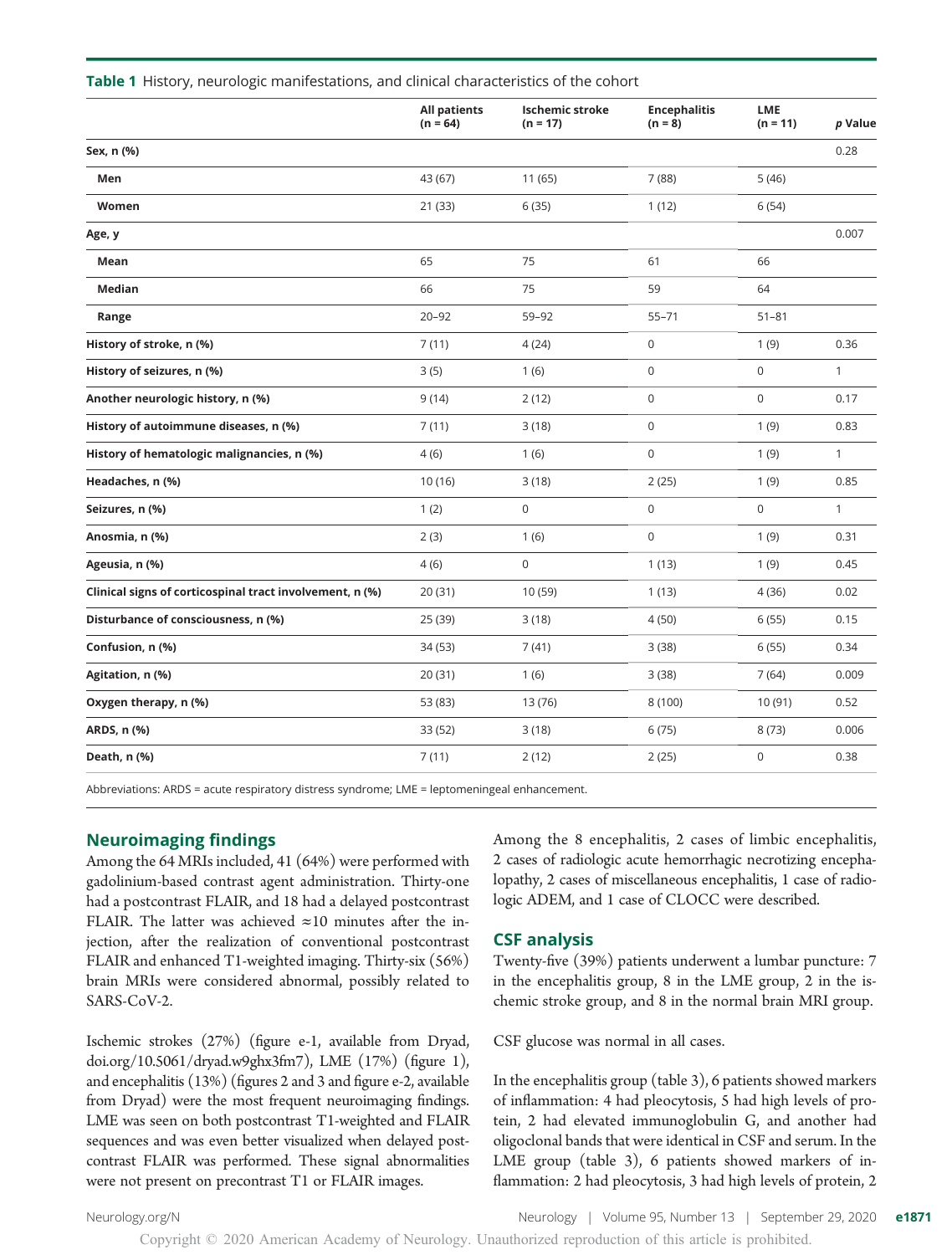#### **Table 2** Characteristics of patients with COVID-19 with acute ischemic stroke

|     |        |                                                                    |                                                                   | Days from COVID-19<br>respiratory symptom<br>onset to ischemic | Treatment up to                   | Arrhythmias (ECG            | <b>Brain</b> | Large vessel                              | <b>D-dimers</b>              |
|-----|--------|--------------------------------------------------------------------|-------------------------------------------------------------------|----------------------------------------------------------------|-----------------------------------|-----------------------------|--------------|-------------------------------------------|------------------------------|
| Sex | Age, y | <b>Risk factors</b>                                                | <b>Clinical presentation</b>                                      | stroke symptom onset                                           | this time point                   | or echocardiography)        | <b>MRI</b>   | occlusion?                                | (reference range <400), µg/L |
| М   | 86     | Hypertension<br>Dyslipidemia                                       | Left hemiplegia/impaired<br>consciousness                         | $\mathbf{1}$                                                   | Supportive                        | No                          | LAI          | Distal M1 occlusion<br>with thrombus      | <b>NR</b>                    |
| М   | 71     | Hypertension<br><b>Diabetes</b><br>mellitus                        | Left hemiplegia                                                   | 16                                                             | Antibiotics                       | Yes (previously<br>unknown) | LAI          | Distal M1 occlusion<br>with thrombus      | 2.860                        |
|     | 74     |                                                                    | Bilateral pyramidal tract signs                                   | 8                                                              | Antibiotics<br>Hydroxychloroquine | No                          | <b>WCI</b>   |                                           | >20,000                      |
| М   | 63     | Smoking                                                            | Left-sided weakness/left-sided<br>sensory inattention             | 14                                                             | Antibiotics                       | Yes (previously<br>unknown) | LAI          |                                           | 1,000                        |
| М   | 65     | Hypertension<br><b>Diabetes</b><br>mellitus<br>Dyslipidemia<br>HOS | Impaired consciousness                                            | 22                                                             | Antibiotics                       | No                          | WCI          |                                           | 1,570                        |
|     | 78     | Hypertension                                                       | Dysarthria                                                        | 3                                                              | Supportive                        | No                          | WCI          | $\overline{\phantom{0}}$                  | 720                          |
|     | 75     | Hypertension<br>Dyslipidemia<br><b>Atrial Fibrillation</b>         | Aphasia/right hemiplegia/<br>impaired consciousness/<br>agitation | $6\,$                                                          | Supportive                        | <b>NR</b>                   | LAI          | ICA occlusion                             | <b>NR</b>                    |
| М   | 79     | Hypertension<br>Dyslipidemia<br>HOS                                | Headaches/impaired<br>consciousness/confusion                     | 5                                                              | Supportive                        | No                          | WCI          | $\overline{\phantom{0}}$                  | <b>NR</b>                    |
|     | 71     | Hypertension<br>Smoking<br>Atrial fibrillation                     | Left hemiplegia                                                   | 3                                                              | Supportive                        | Yes                         | LAI          | Proximal M2<br>occlusion                  | >20,000                      |
| М   | 59     | Hypertension<br>Smoking                                            | Left hemiplegia/left facial droop                                 | $\overline{1}$                                                 | Supportive                        | No                          | LAI          | Proximal M1<br>occlusion with<br>thrombus | 2,868                        |
| M   | 66     | Hypertension<br>Dyslipidemia<br><b>Diabetes</b><br>mellitus        | Left pyramidal tract signs/left<br>facial droop/aphasia           | $\overline{4}$                                                 | Supportive                        | No                          | LAI          | ICA dissection                            | 5,227                        |
| М   | 72     | Dyslipidemia<br>Atrial fibrillation                                | Impaired consciousness                                            | 15                                                             | Antibiotics                       | Yes                         | LAI          | $\overline{\phantom{0}}$                  | 993                          |
| М   | 78     | Hypertension                                                       | Dysarthria/right-sided<br>weakness/right facial droop             | 16                                                             | Supportive                        | No                          | LAI          |                                           | <b>NR</b>                    |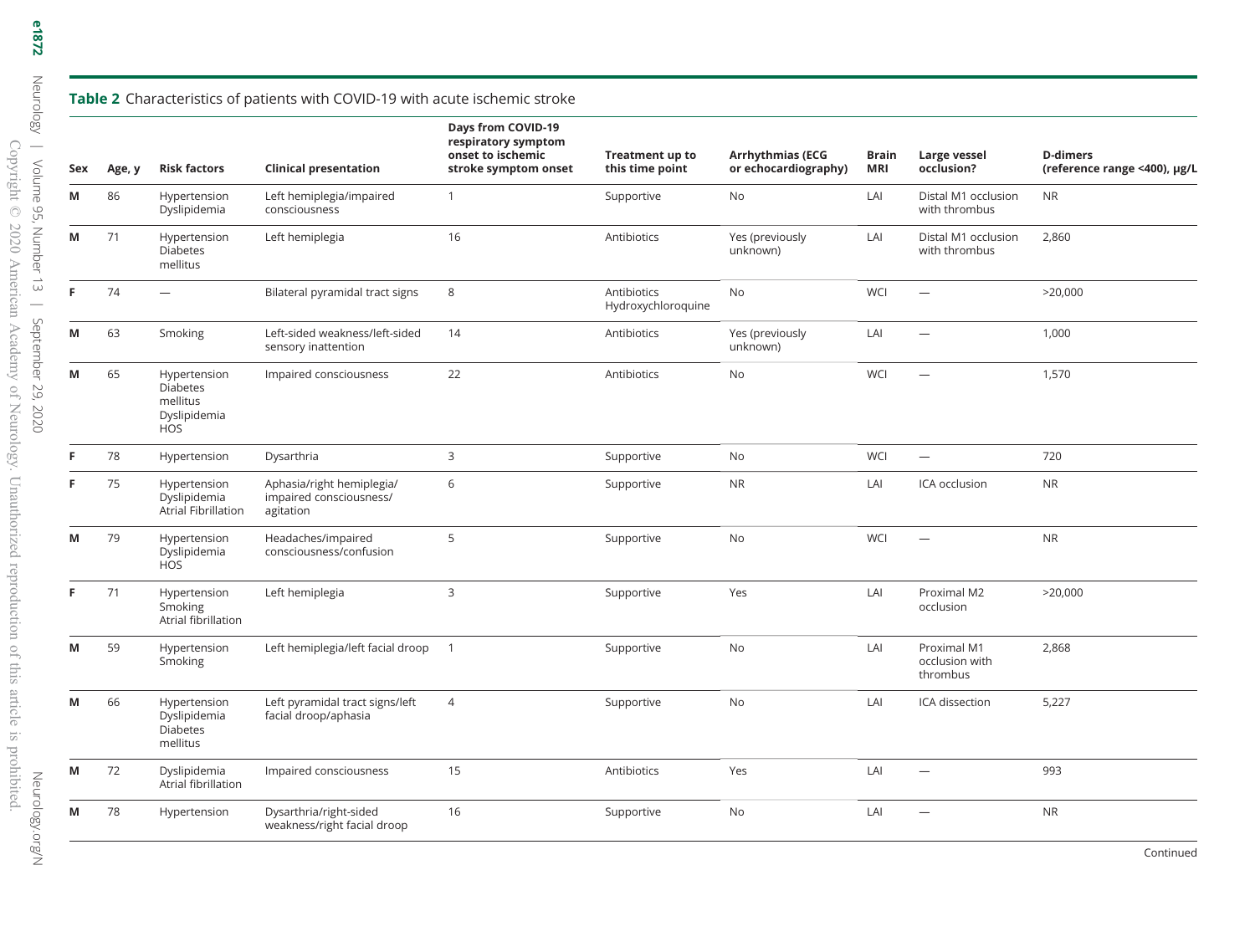| 987<br>$\frac{\alpha}{\alpha}$<br>$\frac{\alpha}{2}$<br>Proximal M2<br>P2 occlusion<br>occlusion<br>I<br>I<br>$\overline{\mathsf{S}}$<br>$\overline{\mathsf{S}}$<br>$\overline{\leq}$<br>3<br>Yes (previously<br>unknown)<br>Yes<br>$\frac{1}{2}$<br>$\frac{1}{2}$<br>Supportive<br>Supportive<br>I<br>I<br>respiratory symptoms<br>by 2 d)<br>respiratory symptoms<br>-2 (stroke preceded<br>-2 (stroke preceded<br>by $2 d$<br>24<br>$\subseteq$<br>homonymous hemianopia/<br>Right hemiplegia/impaired<br>Left hemiplegia/left<br>consciousness<br>headaches<br>Confusion<br>Confusion<br>Atrial fibrillation<br>Hypertension<br>Hypertension<br>Dyslipidemia<br>Diabetes<br>mellitus<br>HOS<br>HOS<br>I<br>I<br>76<br>88<br>92<br>77<br>Σ | Sex | Age, y Risk factors | Clinical presentation | stroke symptom onset<br>respiratory symptom<br>from COVID-19<br>onset to ischemic<br>Days f | Treatment up to<br>this time point | or echocardiography)<br>Arrhythmias (ECG | <b>Brain</b><br>MRI | Large vessel<br>occlusion? | (reference range <400), µg/L<br>D-dimers |
|-----------------------------------------------------------------------------------------------------------------------------------------------------------------------------------------------------------------------------------------------------------------------------------------------------------------------------------------------------------------------------------------------------------------------------------------------------------------------------------------------------------------------------------------------------------------------------------------------------------------------------------------------------------------------------------------------------------------------------------------------|-----|---------------------|-----------------------|---------------------------------------------------------------------------------------------|------------------------------------|------------------------------------------|---------------------|----------------------------|------------------------------------------|
|                                                                                                                                                                                                                                                                                                                                                                                                                                                                                                                                                                                                                                                                                                                                               |     |                     |                       |                                                                                             |                                    |                                          |                     |                            | 3,977                                    |
|                                                                                                                                                                                                                                                                                                                                                                                                                                                                                                                                                                                                                                                                                                                                               |     |                     |                       |                                                                                             |                                    |                                          |                     |                            |                                          |
|                                                                                                                                                                                                                                                                                                                                                                                                                                                                                                                                                                                                                                                                                                                                               |     |                     |                       |                                                                                             |                                    |                                          |                     |                            |                                          |
|                                                                                                                                                                                                                                                                                                                                                                                                                                                                                                                                                                                                                                                                                                                                               |     |                     |                       |                                                                                             |                                    |                                          |                     |                            |                                          |

had elevated immunoglobulin G, and 4 had oligoclonal bands that were identical in CSF and serum. In the ischemic stroke group, 1 patient had a high level of protein.

The RT-PCR SARS-CoV-2 analysis was negative in the 20 patients who were investigated. The analysis was not realized for 5 patients: 1 with a normal brain MRI, 2 with an ischemic stroke, 1 with encephalitis, and 1 with LME. Cultures for other viruses or bacteria were always negative when performed.

#### Correlation analysis

There were statistically significant differences between the various groups concerning age ( $p = 0.007$ ), the presence of pyramidal tract signs ( $p = 0.02$ ), agitation ( $p = 0.009$ ), and respiratory status (ARDS) ( $p = 0.006$ ) (table 1).

The MCA showed that the ischemic stroke group could be distinguished from the 3 others, which largely overlap (figure 4). Most patients with ischemic stroke (numbers and dots in red on the plot) are located on the same lower-right half of the graph, indicating a commonality of symptoms. Those patients can be overall described as older with no ARDS, no oxygen requirement, no confusion, no disturbances of consciousness, and a lower death rate. The converse is true for the 3 other diagnoses that cannot be distinguished. Considering each clinical manifestation separately (figure e-3, available from Dryad, doi.org/10.5061/dryad.w9ghx3fm7), subjects can be distinguished mainly on the basis of a global pattern, depending on their oxygen requirement, seizure, sex, headaches, history of autoimmune disease, history of seizure, age, anosmia, confusion, and disturbances of consciousness.

#### **Discussion**

This is the first large, nationwide cohort of MRIs performed in patients with COVID-19 with neurologic manifestations.

The majority of patients had MRI abnormalities with serious and various findings beyond the severe respiratory disease (half of the patients had ARDS, and 11% died): cerebrovascular disease (especially ischemic stroke; large artery infarctions more frequently than watershed cerebral infarctions), encephalitis (including limbic encephalitis, radiologic ADEM, CLOCC, and radiologic acute hemorrhagic necrotizing encephalopathy), and focal or even diffuse LME. The heterogeneity of the imaging abnormalities was underpinned by heterogeneous clinical manifestations, ranging from anosmia, ageusia, or headache to more severe findings such as confusion with agitation, loss of consciousness, and corticospinal tract signs. Some correlations were found between clinical and imaging findings, allowing the identification of clinicoradiologic profiles of patients with COVID-19 displaying neurologic manifestations.

Ischemic stroke was 1 kind of clinicoradiologic phenotype; it was an acute event, arising in older patients who more frequently had corticospinal tract signs but was less frequently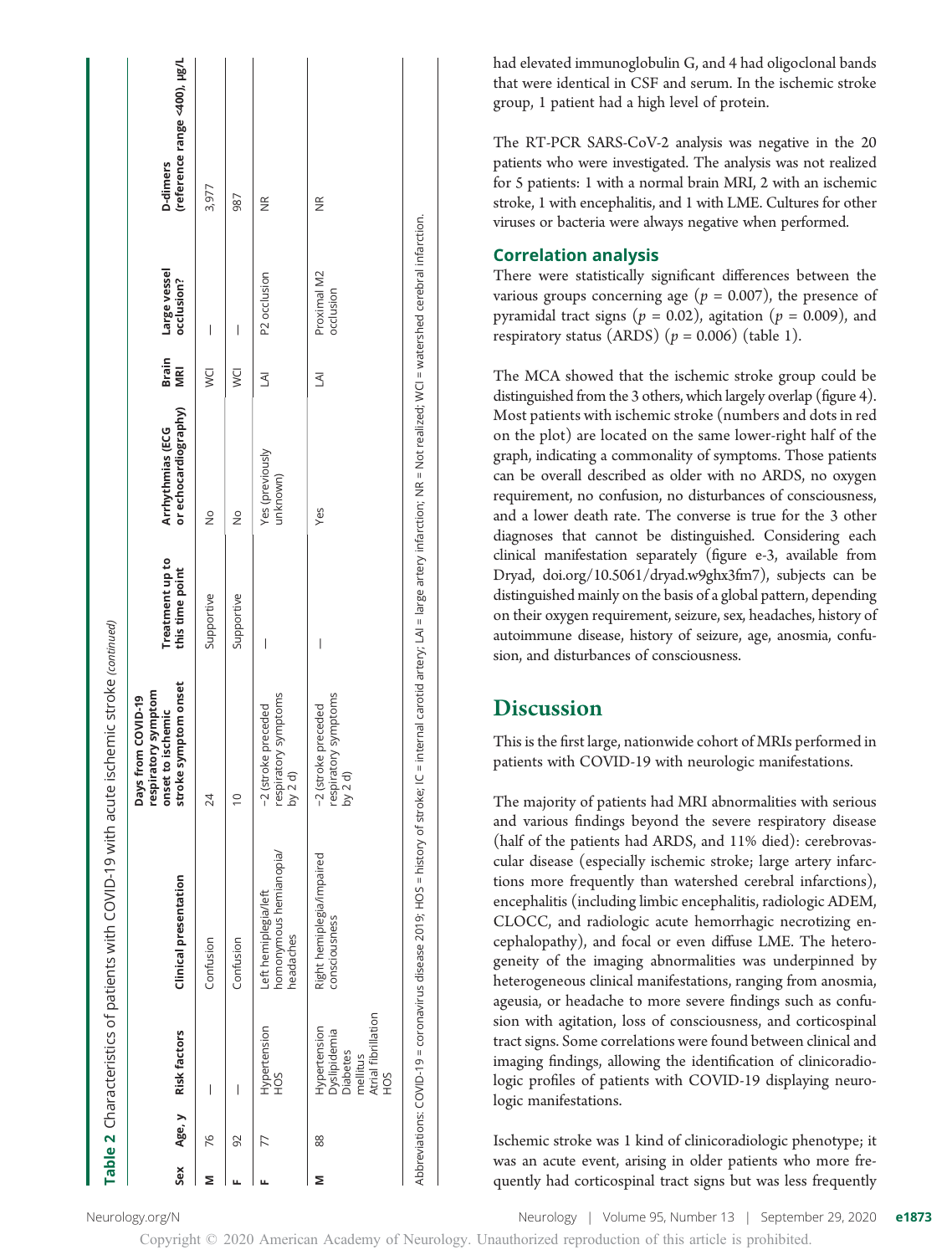#### **Table 3** Characteristics of patients with COVID-19 with meningoencephalitis

| Sex | Age, y | <b>Clinical symptoms</b>                                                       | Days from COVID-19<br>respiratory symptom<br>onset to brain MRI | Treatment up to this time point                                                 | <b>CSF analysis</b>                                                                                                     | <b>Imaging findings</b>                                                                              |
|-----|--------|--------------------------------------------------------------------------------|-----------------------------------------------------------------|---------------------------------------------------------------------------------|-------------------------------------------------------------------------------------------------------------------------|------------------------------------------------------------------------------------------------------|
| F   | 71     | Confusion/impaired<br>consciousness/agitation                                  | 22                                                              | Oxygen therapy<br>Antibiotics<br>Lopinavir-ritonavir                            | 0 cell<br>↑ Total protein: 0.57 g/L                                                                                     | Miscellaneous encephalitis/diffusion<br>and T2/FLAIR hyperintensities<br>involving supratentorial WM |
| M   | 64     | Confusion/impaired<br>consciousness/agitation                                  | 17                                                              | Oxygen therapy<br>Antibiotics<br>Lopinavir-ritonavir                            | 40 cells/mm <sup>3</sup><br>↑ Total protein: 1.1 g/L<br>↑ Immunoglobulin G: 56 mg/L                                     | Miscellaneous encephalitis/FLAIR<br>hyperintensity involving both middle<br>cerebellar peduncles     |
| М   | 56     | Impaired consciousness/<br>pathologic wakefulness when<br>sedation was stopped | 23                                                              | Admitted to ICU<br>Mechanical ventilation<br>Antibiotics                        | 1 cell/ $mm3$<br>↑ Total protein: 2 g/L<br>1 Immunoglobulin G: 169 mg/L<br>Oligoclonal bands identical in CSF and serum | Radiologic acute hemorrhagic<br>necrotizing encephalopathy                                           |
| М   | 66     | Impaired consciousness/<br>pathologic wakefulness when<br>sedation was stopped | 34                                                              | Admitted to ICU<br>Mechanical ventilation<br>Antibiotics<br>Lopinavir-ritonavir | <b>NR</b>                                                                                                               | Radiologic acute hemorrhagic<br>necrotizing encephalopathy                                           |
| M   | 55     | Headaches/dizziness/impaired<br>consciousness                                  | 3                                                               | -                                                                               | 7 cells/mm <sup>3</sup><br>↑ Total protein: 0.56 g/L                                                                    | <b>CLOCC</b>                                                                                         |
| M   | 56     | Headaches                                                                      | 20                                                              | Admitted to ICU<br>Mechanical ventilation<br>Antibiotics                        | $3$ cells/mm <sup>3</sup><br>Total protein: 0.24 g/L                                                                    | Left limbic encephalitis                                                                             |
| M   | 58     | Ataxia                                                                         | 21                                                              | Admitted to ICU<br>Mechanical ventilation<br>Antibiotics<br>Hydroxychloroquine  | 4 cells/ $mm3$<br>↑ Total protein: 0.77 g/L                                                                             | Left limbic encephalitis                                                                             |
| М   | 60     | Confusion/impaired<br>consciousness/agitation                                  | 13                                                              | Admitted to ICU<br>Mechanical ventilation<br>Antibiotics<br>Hydroxychloroquine  | 0 cell<br>Total protein: 0.3 g/L                                                                                        | Radiologic ADEM                                                                                      |
| F   | 51     | Movement disorders/agitation                                                   | 16                                                              |                                                                                 | 5 cells<br>↑ Total protein: 0.66 g/L                                                                                    | Focal LME                                                                                            |
|     | 59     | Headaches/dizziness                                                            | 18                                                              | Admitted to ICU<br>Mechanical ventilation<br>Antibiotics<br>Lopinavir-ritonavir | <b>NR</b>                                                                                                               | Focal LME                                                                                            |
| М   | 62     | Confusion/impaired<br>consciousness/agitation                                  | 19                                                              | Admitted to ICU<br>Mechanical ventilation<br>Antibiotics<br>Lopinavir-ritonavir | $0$ cell<br>Total protein: 0.23 g/L<br>Immunoglobulin G: 33 mg/L<br>Oligoclonal bands identical in CSF and serum        | Diffuse LME                                                                                          |

Continued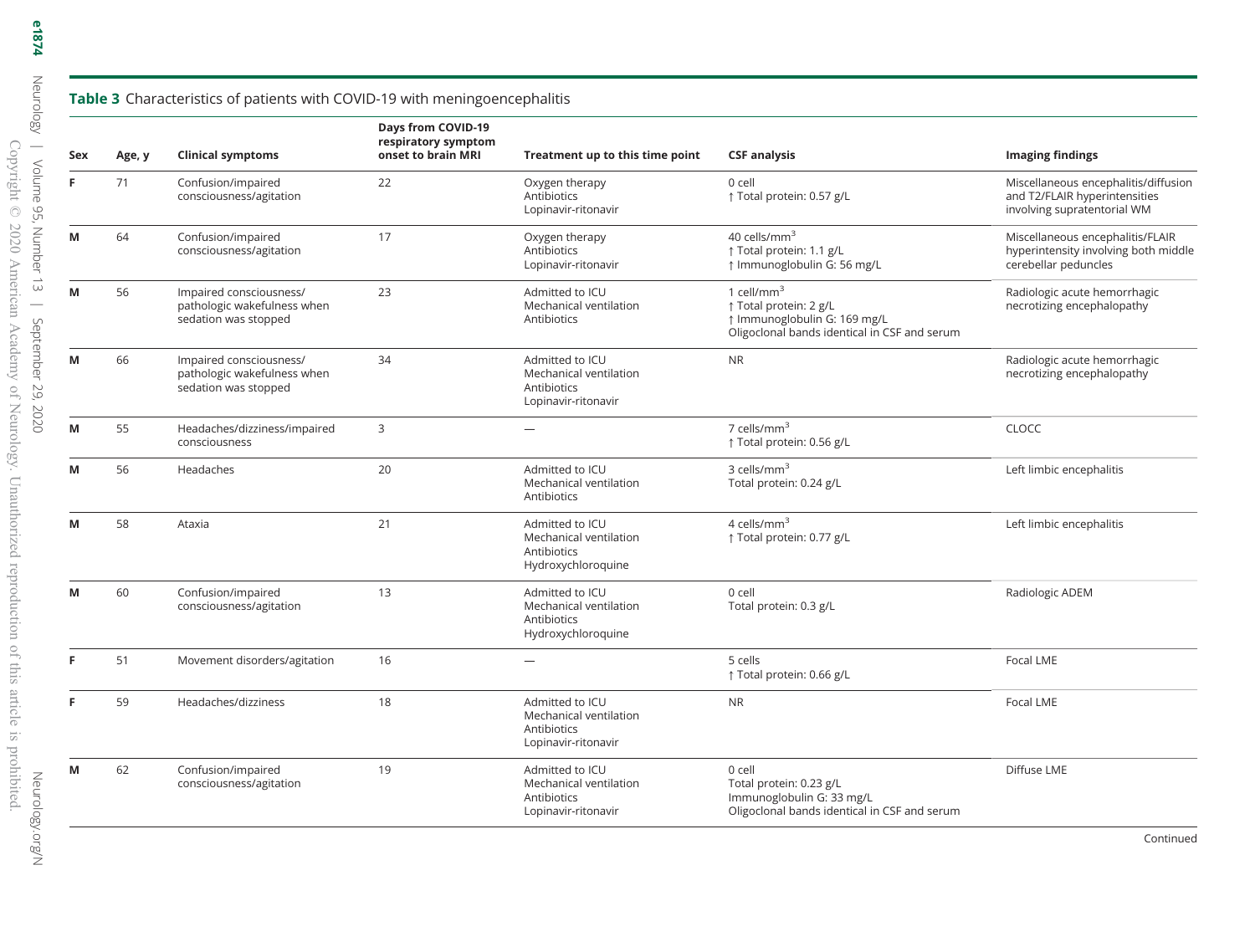| Sex | Age, y | <b>Clinical symptoms</b>                                                          | Days from COVID-19<br>respiratory symptom<br>onset to brain MRI | Treatment up to this time point                                                                       | <b>CSF analysis</b>                                                                                                                  | <b>Imaging findings</b> |
|-----|--------|-----------------------------------------------------------------------------------|-----------------------------------------------------------------|-------------------------------------------------------------------------------------------------------|--------------------------------------------------------------------------------------------------------------------------------------|-------------------------|
| М   | 78     | Agitation                                                                         | 15                                                              | Admitted to ICU<br>Mechanical ventilation<br>Antibiotics<br>Lopinavir-ritonavir                       | <b>NR</b>                                                                                                                            | Focal LME               |
| M   | 72     | Impaired consciousness/bilateral<br>pyramidal tract signs                         | 20                                                              | Oxygen therapy<br>Antibiotics<br>Lopinavir-ritonavir<br>Hydroxychloroquine                            | 0 cell<br>Total protein: 0.23 g/L<br>Immunoglobulin G: 17 mg/L<br>Oligoclonal bands identical in CSF and serum                       | Focal LME               |
| М   | 61     | Impaired consciousness/bilateral<br>pyramidal tract signs/confusion/<br>agitation | 14                                                              | Oxygen therapy<br>Antibiotics<br>Hydroxychloroquine                                                   | 1 cell/ $mm3$<br>Total protein: 0.23 g/L<br>Immunoglobulin G: 17 mg/L                                                                | Focal LME               |
| М   | 66     | Confusion/impaired<br>consciousness/agitation                                     | 22                                                              | Admitted to ICU<br>Mechanical ventilation<br>Antibiotics                                              | <b>NR</b>                                                                                                                            | Focal LME               |
|     | 53     | Confusion/impaired<br>consciousness                                               | 29                                                              | Admitted to ICU<br>Mechanical ventilation<br>Antibiotics<br>Lopinavir-ritonavir                       | 0 cell<br>Total protein: 0.29 g/L<br>Immunoglobulin G: 21 mg/L                                                                       | Focal LME               |
|     | 64     | Bilateral pyramidal tract signs                                                   | 11                                                              | Admitted to ICU<br>Mechanical ventilation<br>Antibiotics                                              | 2 cells/mm <sup>3</sup><br>Total protein: 0.30 g/L<br>Immunoglobulin G: 15 mg/L<br>Oligoclonal bands identical in CSF and serum.     | Focal LME               |
|     | 77     | Bilateral pyramidal syndrome/<br>confusion/agitation                              | 30                                                              | Admitted to ICU<br>Mechanical ventilation<br>Antibiotics<br>Lopinavir-ritonavir<br>Hydroxychloroquine | 1 cell/ $mm3$<br>↑ Total protein: 0.80 g/L<br>↑ Immunoglobulin G: 58 mg/L                                                            | Diffuse LME             |
|     | 81     | Confusion/impaired<br>consciousness/agitation                                     | 20                                                              | Admitted to ICU<br>Mechanical ventilation<br>Antibiotics<br>Hydroxychloroquine                        | 80 cells/mm <sup>3</sup><br>↑ Total protein: 0.62 g/L<br>↑ Immunoglobulin G: 38 mg/L<br>Oligoclonal bands identical in CSF and serum | Focal LME               |

Abbreviations: ADEM = Acute disseminated encephalomyelitis; CLOCC = cytotoxic lesion of the corpus callosum; COVID-19 = coronavirus disease 2019; FLAIR = fluid-attenuated inversion recovery; ICU = intensive care unit; LME <sup>=</sup> leptomeningeal enhancement; NR <sup>=</sup> not realized; WM <sup>=</sup> white matter.

Neurology.org/N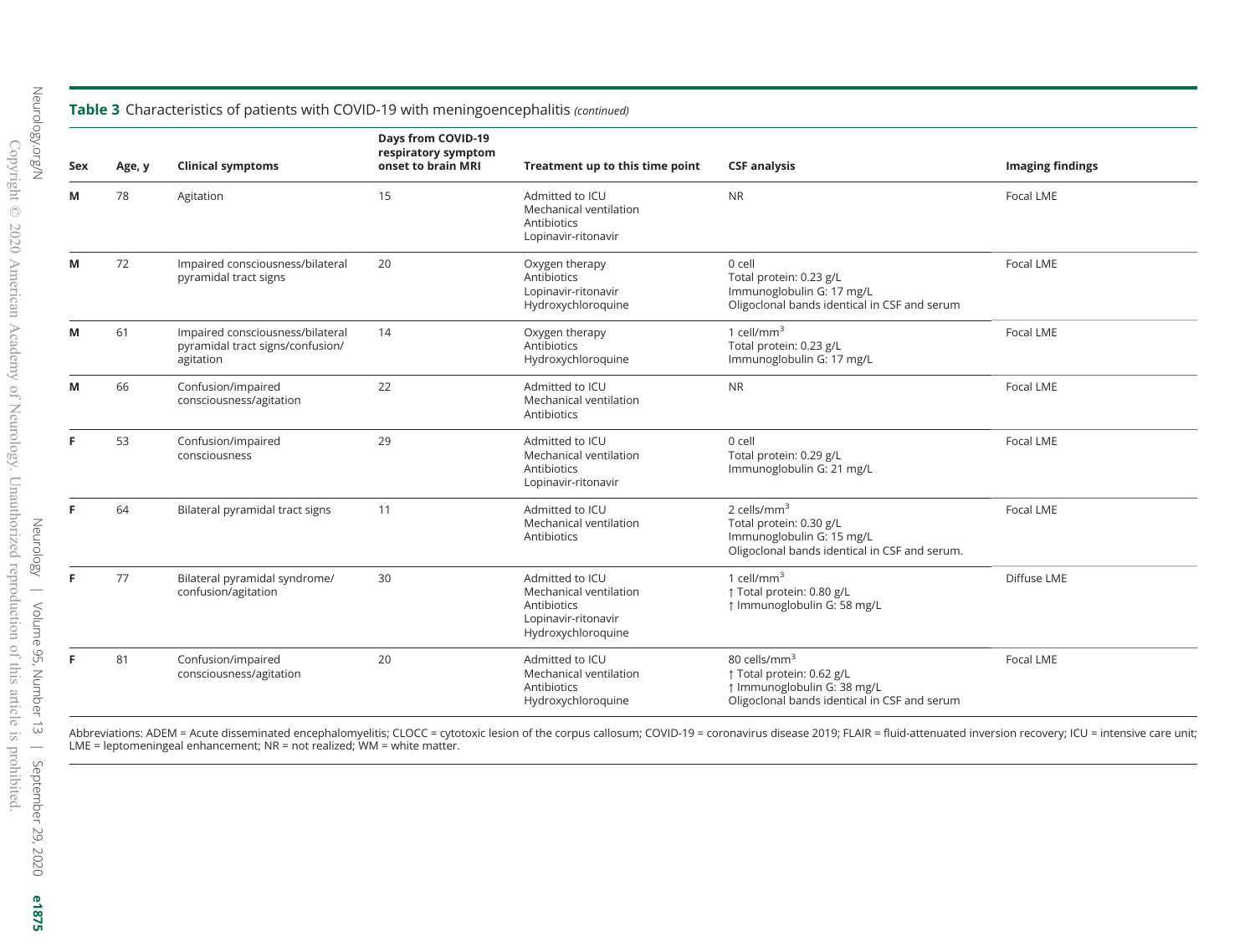#### Figure 1 Leptomeningeal enhancement



Axial T1 (A) before and (B) 5 minutes after contrast, axial FLAIR (C) before and (D) immediately after contrast, and (E and F) delayed (10 minutes) postcontrast axial fluid-attenuated inversion recovery (FLAIR) weighted MRIs. Woman 77 years of age: diffuse leptomeningeal linear FLAIR and T1 contrast enhancement (arrows) not visible on precontrast T1 and FLAIR (arrows) but seen better on delayed postcontrast FLAIR weighted MRIs (E and F).

requiring oxygen or presenting an ARDS. This profile could be distinguished from the 2 others, LME and encephalitis. The encephalitis profile affected younger patients and seemed to be particularly severe because it was associated with the need for oxygen, ARDS, and death.

Stroke patients less frequently had ARDS, and this result is in agreement with the 6 patients with stroke previously reported in that only 2 patients were admitted to  $ICUs.<sup>16</sup>$  One may hypothesize that strokes in patients with COVID-19 could be due to procoagulant events leading to thrombosis $17$  rather than to the systemic inflammatory process that accompanies ARDS, which is also directed against the CNS. However, this needs to be assessed by further studies dedicated to stroke and thrombosis in patients with COVID-19.

In our study, 17 (27%) patients had an acute ischemic stroke, as was previously reported with SARS-CoV,<sup>18</sup> Middle East respiratory syndrome coronavirus (MERS-CoV),<sup>19</sup> and SARS-CoV-2,<sup>11,16,17</sup> and among them, 11 had large artery infarctions (including 6 proximal artery occlusions, 2 cases of internal carotid artery dissection or occlusion) and 6 had watershed cerebral infarctions. For 15 of 17 patients with an ischemic stroke, the respiratory symptoms related to COVID-19 had begun before this acute event, while stroke preceded respiratory symptoms by 2 days for 2 patients.

Several mechanisms are likely to be associated. It is now known that SARS-CoV-2 could directly lead to myocardial injury, promoting cardiac arrhythmias associated with embolic events.<sup>20</sup> Six of our patients had arrhythmias, which were previously unknown for 3 of them. In the same way, a severe acute myocardial injury may be associated with a decrease in brain perfusion and therefore with watershed cerebral infarctions. As previously mentioned, it is acknowledged that viruses, particularly SARS-CoV-2,<sup>21</sup> are associated with an increase of prothrombotic events such as ischemic stroke.<sup>22,23</sup> Thereby, viral infections may elevate procoagulant markers, leading to thrombosis, disseminated intravascular coagulation, and hemorrhagic events.<sup>23</sup> As Beyrouti et al.<sup>16</sup> recently mentioned, all our patients tested showed elevated D-dimers, markedly elevated (>1000 μg/L) for 10 of the 11 patients tested.

Varicella zoster virus is also associated with direct vascular involvement and eventually arteritis promoting ischemic stroke events. $22$  Furthermore, the more severe critically ill patients hospitalized in ICUs have probably had hypoxemia and hypotension, leading to brain injuries.<sup>18</sup>

Of the 36 abnormal MRIs, 8 diagnoses of encephalitis were made, and LME was described, especially on postcontrast T1 weighted and FLAIR, in 11 patients, either focal (single focus

e1876 Neurology | Volume 95, Number 13 | September 29, 2020 Neurology.org/N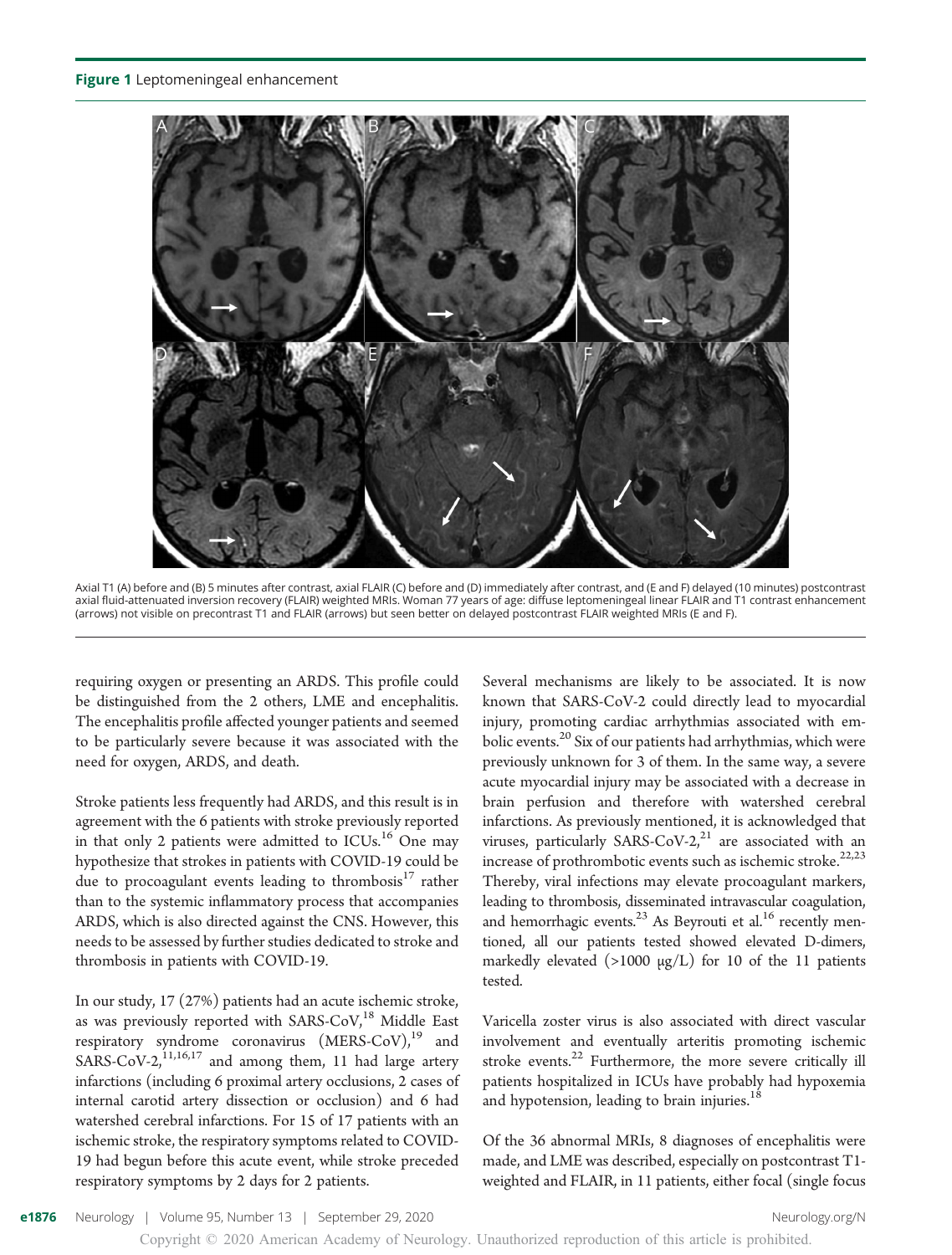#### Figure 2 Encephalitis



(A, B, D) Axial fluid-attenuated inversion recovery (FLAIR) and (C) diffusion-weighted MRIs. (A) Man 56 years of age: left hippocampus and amygdala FLAIR hyperintensity. (B) Woman 71 years of age: periventricular and subcortical white matter FLAIR confluent hyperintensities. (C) Man 55 years of age: corpus callosum splenium diffusion hyperintensity. (D) Man 64 years of age: FLAIR middle cerebellar peduncle hyperintensity.

vs multiple foci) or diffuse, and preferentially located in the posterior, supratentorial regions of the brain.

Two main pathophysiologic hypotheses can be advanced to explain the neuroimaging findings in the inflammatory profile group. First, SARS-CoV-2 may have a neuroinvasive potential similar to other hCoVs because this family of viruses is related to each other genetically. It is not clear if the virus can infiltrate the CNS with active replication and direct damage to brain cells (viral encephalitis), as observed with other viruses such as herpes simplex virus. Likewise, viral meningitis due to direct infiltration of the virus into the CSF may also be considered because it was previously reported with SARS-CoV-1. Indeed, SARS-CoV-1 RNA was detected in the CSF of 2 patients with seizures.<sup>24,25</sup> A recent case report<sup>10</sup> has described for the first time a case of seizures with the detection of SARS-CoV-2 RNA in the CSF. Similarly, leptomeningeal inflammation may be present adjacent to subpial cortical lesions in the case of viral meningoencephalitis. In the case of viral encephalitis, CSF analysis usually demonstrates lymphocytic pleocytosis.<sup>26</sup> In addition, the CSF protein level is typically elevated in viral encephalitis. CSF viral RT-PCR is usually positive but can be negative if done too early. This was not the case in our series, and our results are in accordance

with recently published data that demonstrated an absence of CSF pleocytosis and negative SARS-CoV-2 RT-PCR (5 of 5 patients) but elevated protein level (4 of 5 patients) in patients presenting cerebral MRI cortical abnormalities.<sup>13</sup> MRI pictures of viral encephalitis vary with causal pathogen. Nevertheless, viral encephalitis usually involves cerebral GM with diffusion restriction and can be associated with intralesional and diffuse leptomeningeal contrast enhancement. This was not the case in our series and did not argue for the direct effect of the virus. It is all the more likely that the direct detection of SARS-CoV-2 RNA by RT-PCR was always negative in all our CSF samples.

An alternative hypothesis appears more relevant: the neurovirulence of hCoVs, especially MERS-CoV, seems to be a consequence of immune-mediated processes.19,27–<sup>29</sup> Indeed, ADEM and Bickerstaff brainstem encephalitis, which were described with MERS-CoV, $18-27$  are 2 examples of autoimmune demyelinating diseases resulting from a postinfectious or parainfectious process. A recent case report<sup>9</sup> has described a case of acute hemorrhagic necrotizing encephalopathy (which is the most severe form of ADEM) associated with COVID-19, which strengthens the hypothesis of a predominant immunologic mechanism. In our cohort, we also described 2 cases of

Neurology.org/N Neurology | Volume 95, Number 13 | September 29, 2020 **e1877**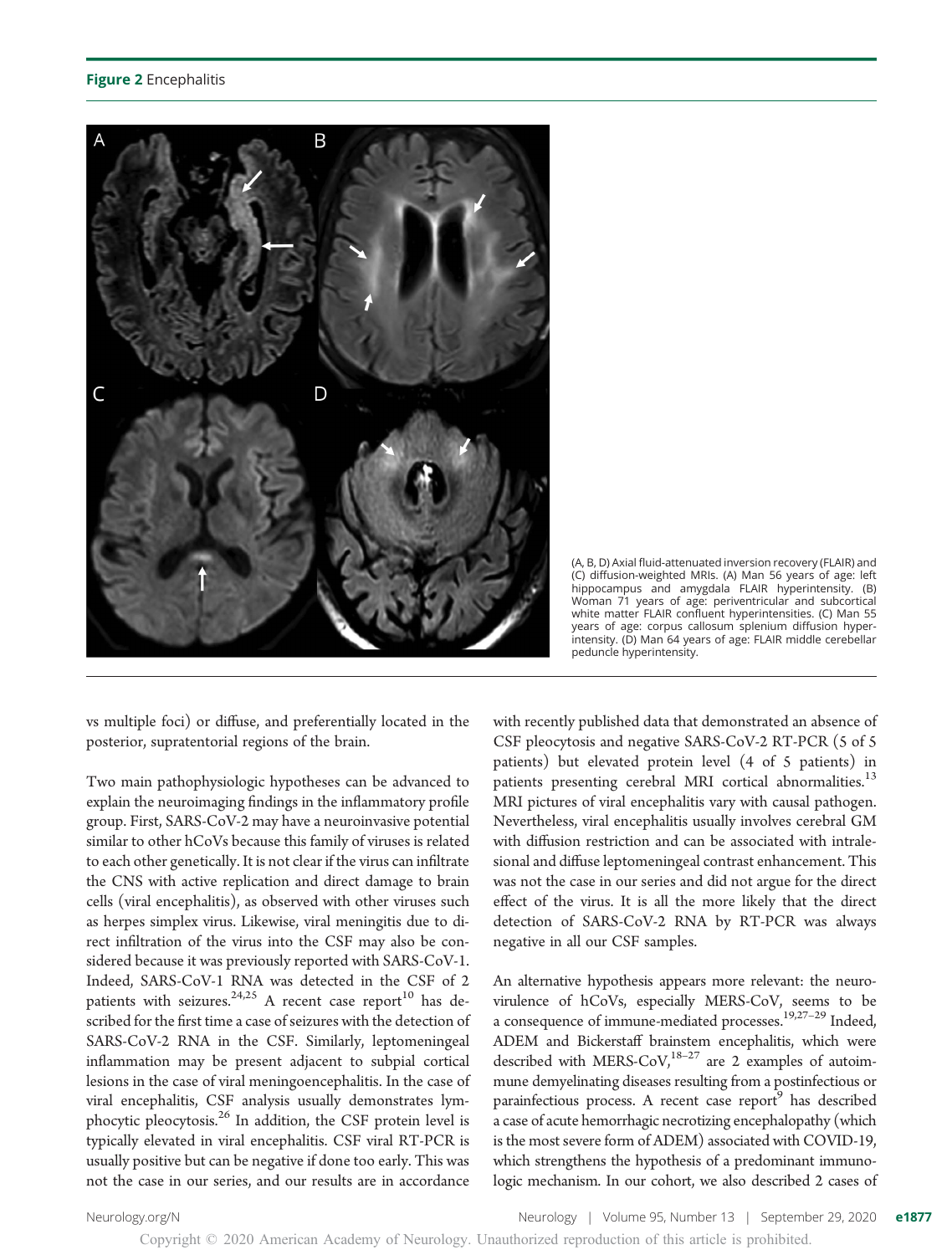

(A, E, I) Axial fluid-attenuated inversion recovery (FLAIR), (B, F, J) axial diffusion, (B, F, J) apparent diffusion coefficient (ADC) map, and (D, H, L) postcontrast T1 weighted MRIs. Man 60 years of age: subcortical, periventricular, corpus callosum, and posterior fossa white matter FLAIR hyperintensities without contrast<br>enhancement (arrows). Some lesions appear hyperintense on diffusio lesions present an ADC increase corresponding to vasogenic edema (cross).

limbic encephalitis and 1 case of CLOCC. Concerning the latter, no treatment had been started or stopped in previous weeks. Thus, 75% of encephalitis cases in our cohort (limbic encephalitis, CLOCC, radiologic ADEM, radiologic acute hemorrhagic necrotizing encephalopathy) are possibly considered immune-mediated diseases. Therefore, SARS-CoV-2– mediated disease is driven largely by immunologic processes, and the same mechanisms could explain LME. Indeed, the arachnoid and pial membranes form the leptomeninges, and a significant amount of antigen-presenting cells are present in the subarachnoid space.<sup>30</sup> Thus, initial immune activation occurs in the subarachnoid space, which is a site for antigen presentation, lymphocyte accumulation and proliferation, and antibody production. $3^{0}$  All lead to an important local inflammatory infiltrate with a blood-CSF barrier disruption, which can also explain LME. Thus, LME can be linked to inflammatory or immunologic responses, as previously described in animal models of autoimmune encephalomyelitis,<sup>31</sup> with some neurotropic viruses such as human T-cell leukemia virus and HIV<sup>31</sup> and in several immune-mediated neurologic diseases.31 Moreover, a very similar intracranial pattern has been described in an animal study in piglets affected by gastroenteritis coronavirus.32 Indeed, histology demonstrated diffuse pia matter gliosis with mild congestion of the meningeal and parenchymal vessels with neuronal degeneration, located mostly in posterior parietooccipital lobes.<sup>24</sup> Postcontrast FLAIR is the best sequence to highlight LME, but a potential pitfall is inhalation of increased levels of oxygen by patients who are intubated, which may increase subarachnoid space signal intensity noted on FLAIR images within the basal cisterns and sulcus along the cerebral convexities.<sup>33</sup> That is why we have chosen in this situation to acquire systematically precontrast and postcontrast FLAIR sequences to avoid misinterpretation of FLAIR hyperintensity within the subarachnoid spaces and not to misdescribe a meningeal enhancement. For our 11 patients with LME, no precontrast FLAIR signal abnormalities were visible in the subarachnoid spaces.

Our study has several limitations, mainly due to its multicenter and retrospective design. First, brain MRI protocols were dictated by clinical need, and the patterns of working could be different among the 11 centers, even if neuroradiologists are used to work together. Thus, 36% of the MRIs were performed without administration of gadolinium-based contrast agents, notably preventing the detection of LME, therefore probably underestimating it. Moreover, LMEs are very subtle neuroimaging findings, which need the realization of delayed postcontrast FLAIR sequences, which were not done in the vast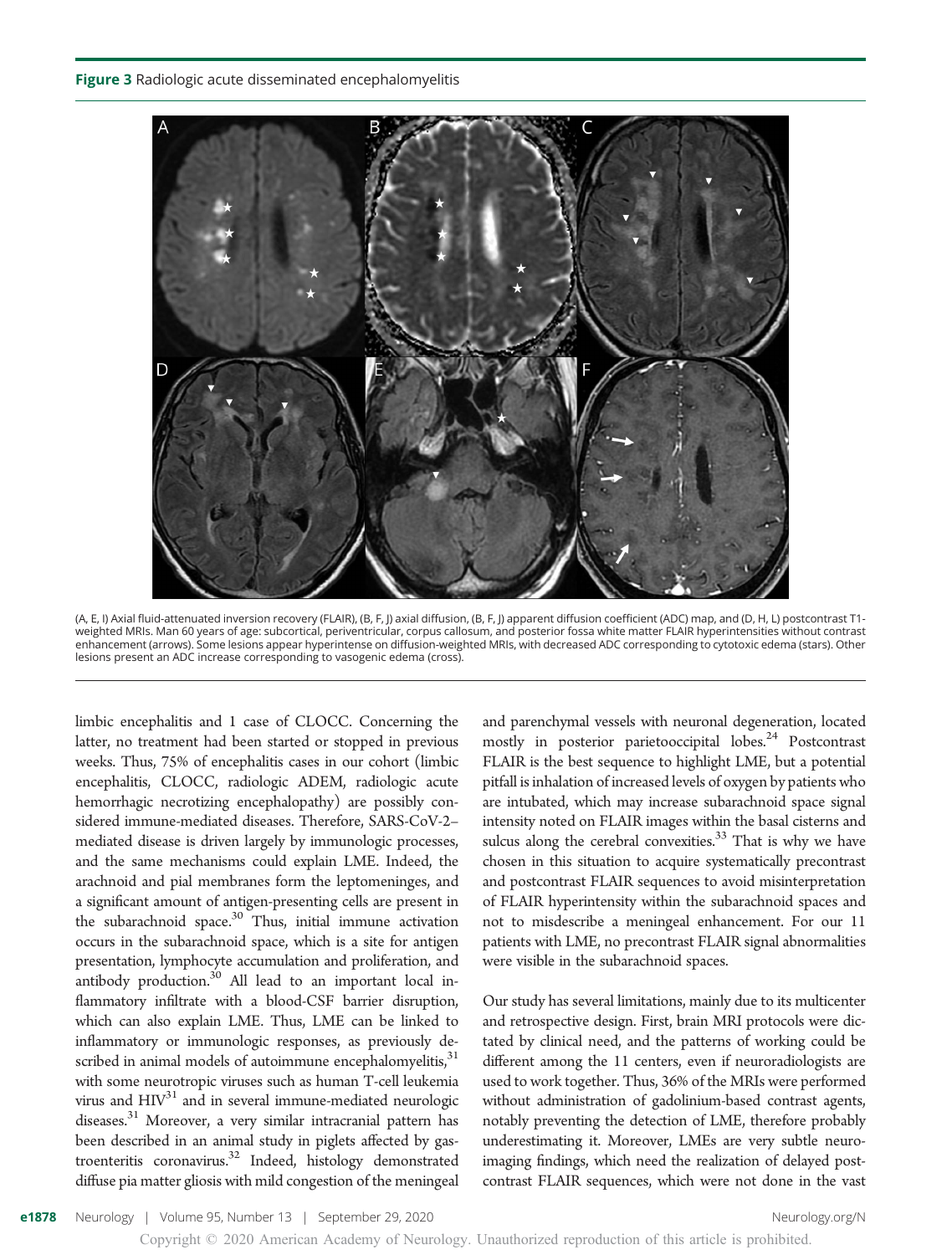



The ischemic stroke group (red) can be distinguished from the 3 others, which largely overlap. Most patients with ischemic stroke (numbers and dots in red on the plot) are located on the same lower-right half of the graph, indicating a commonality of symptoms. Diag 1 (black) = normal brain MRI; Diag 2 (red) = ischemic stroke; Diag 3 (green) = encephalitis; Diag 4 (blue) = leptomeningeal enhancement.

Copyright © 2020 American Academy of Neurology. Unauthorized reproduction of this article is prohibited.

majority of the centers. Second, we did not realize a follow-up MRI, and some abnormalities could have appeared during follow-up. Third, outcomes were not available for all patients at the time of writing. Thus, the mortality rate is probably underestimated in our cohort. Fourth, although patients with COVID-19 may develop a wide range of neurologic symptoms, which can be associated with ischemic stroke or encephalitis, it is difficult to state without a controlled general neurologic population that such events are more frequent in patients with COVID-19. However, it now seems well established that thrombotic events are particularly frequent in patients with COVID-19.<sup>21</sup> Moreover, encephalitis, which is a rare disorder in the general population,  $34$  was surprisingly frequent in our population.

In this large multicentric national cohort, most patients with COVID-19 (56%) with neurologic manifestations had brain MRI abnormalities such as ischemic stroke, LME, and encephalitis. Because the detection of LME suggests the abnormality of brain MRI, it would be interesting to realize systematically postcontrast FLAIR acquisition in patients with COVID-19.

Concerning the cases of encephalitis and LME, even if a direct viral origin cannot be eliminated, the pathophysiology of brain damage related to SARS-COV-2 seems rather to involve an inflammatory or autoimmune response. The knowledge of the various clinicoradiologic manifestations of COVID-19 could be helpful for the best care of the patients and our understanding of the disease. In addition to SARS, cytokine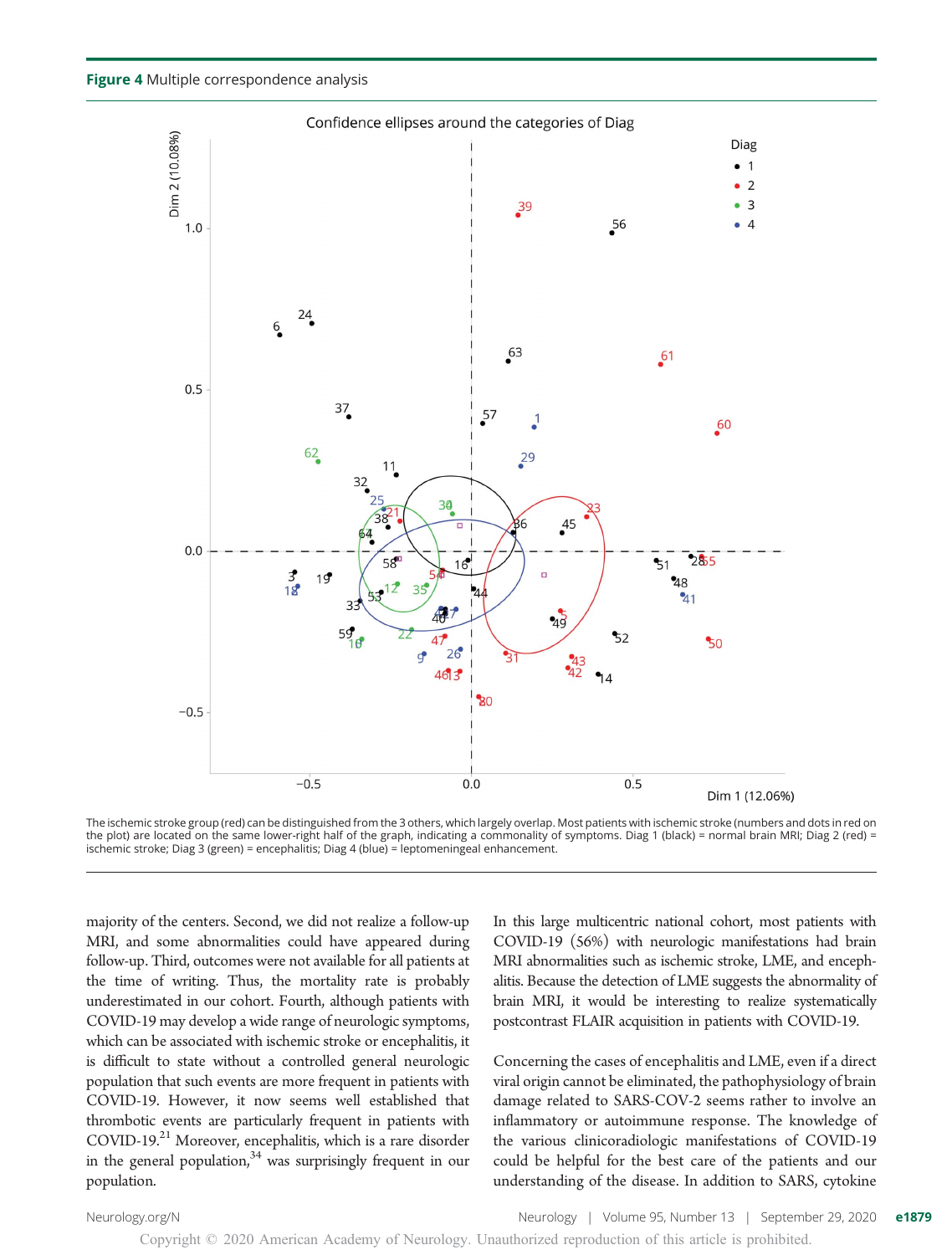storm syndrome, and heart failure, brain injuries may contribute to increased mortality. This highlights the importance of neurologic evaluation, especially for patients hospitalized in ICU with clinical deterioration or worsening of their symptoms, which can be associated with an acute neurologic event.

#### Acknowledgment

The authors thank Marie Cécile Henry Feugeas for her work in data acquisition for this study.

#### Study funding

No targeted funding reported.

#### **Disclosure**

The authors report no disclosures relevant to the manuscript. Go to Neurology.org/N for full disclosures.

#### Publication history

Received by Neurology April 28, 2020. Accepted in final form June 9, 2020.

#### Appendix Authors

| Name                                                    | Location                                     | Contribution                                                                                                                                  |
|---------------------------------------------------------|----------------------------------------------|-----------------------------------------------------------------------------------------------------------------------------------------------|
| Stéphane<br>Kremer, MD,<br>PhD                          | University Hospital of<br>Strasbourg, France | Designed and conceptualized<br>the study; acquisition of data;<br>interpreted the data; drafted<br>the manuscript for<br>intellectual content |
| François Lersy,<br>МD                                   | University Hospital of<br>Strasbourg, France | Designed and conceptualized<br>the study; acquisition of data;<br>interpreted the data; drafted<br>the manuscript for<br>intellectual content |
| <b>Mathieu</b><br>Anheim, MD,<br><b>PhD</b>             | University Hospital of<br>Strasbourg, France | Designed and conceptualized<br>the study; interpreted the<br>data; revised the manuscript<br>for intellectual content                         |
| Hamid Merdji,<br>МD                                     | University Hospital of<br>Strasbourg, France | Acquisition of data; revised<br>the manuscript for<br>intellectual content                                                                    |
| <b>Maleka</b><br>Schenck, MD                            | University Hospital of<br>Strasbourg, France | Acquisition of data; revised<br>the manuscript for<br>intellectual content                                                                    |
| Hélène<br>Hospital of Colmar,<br>Oesterlé, MD<br>France |                                              | Acquisition of data; revised<br>the manuscript for<br>intellectual content                                                                    |
| Federico<br><b>Bolognini, MD</b>                        | Hospital of Colmar,<br>France                | Acquisition of data; revised<br>the manuscript for<br>intellectual content                                                                    |
| Julien Messie,<br><b>MD</b>                             | Hospital of Colmar,<br>France                | Acquisition of data; revised<br>the manuscript for<br>intellectual content                                                                    |
| Antoine Khalil,<br>MD, PhD                              | Bichat Hospital, Paris,<br>France            | Acquisition of data; revised<br>the manuscript for<br>intellectual content                                                                    |
| <b>Augustin</b><br>Gaudemer, MD                         | Bichat Hospital, Paris,<br>France            | Acquisition of data; revised<br>the manuscript for<br>intellectual content                                                                    |

| <b>Appendix</b> (continued)            |                                                 |                                                                            |
|----------------------------------------|-------------------------------------------------|----------------------------------------------------------------------------|
| Name                                   | Location                                        | Contribution                                                               |
| Sophie Carré,<br>МD                    | Hospital of<br>Haguenau, France                 | Acquisition of data; revised<br>the manuscript for<br>intellectual content |
| Manel Alleg,<br>МD                     | Hospital of<br>Haguenau, France                 | Acquisition of data; revised<br>the manuscript for<br>intellectual content |
| Claire Lecocq,<br>МD                   | Hospital of<br>Haguenau, France                 | Acquisition of data; revised<br>the manuscript for<br>intellectual content |
| <b>Emmanuelle</b><br>Schmitt, MD       | University Hospital of<br>Nancy, France         | Acquisition of data; revised<br>the manuscript for<br>intellectual content |
| René<br>Anxionnat,<br>MD, PhD          | University Hospital of<br>Nancy, France         | Acquisition of data; revised<br>the manuscript for<br>intellectual content |
| François Zhu,<br>МD                    | University Hospital of<br>Nancy, France         | Acquisition of data; revised<br>the manuscript for<br>intellectual content |
| Lavinia Jager,<br>МD                   | Hospital of Forbach,<br>France                  | Acquisition of data; revised<br>the manuscript for<br>intellectual content |
| Patrick Nesser,<br>МD                  | Hospital of Forbach,<br>France                  | Acquisition of data; revised<br>the manuscript for<br>intellectual content |
| Yannick Talla<br>Mba, MD               | Hospital of Forbach,<br>France                  | Acquisition of data; revised<br>the manuscript for<br>intellectual content |
| Ghazi<br>Hmeydia, MD                   | Saint-Anne hospital,<br>Paris, France           | Acquisition of data; revised<br>the manuscript for<br>intellectual content |
| Joseph<br>Benzakoun,<br>МD             | Saint-Anne hospital,<br>Paris, France           | Acquisition of data; revised<br>the manuscript for<br>intellectual content |
| Catherine<br>Oppenheim,<br>MD, PhD     | Saint-Anne Hospital,<br>Paris, France           | Acquisition of data; revised<br>the manuscript for<br>intellectual content |
| Jean-<br>Christophe<br>Ferré, MD, PhD  | University Hospital of<br>Rennes, France        | Acquisition of data; revised<br>the manuscript for<br>intellectual content |
| Adel Maamar,<br>МD                     | University Hospital of<br>Rennes, France        | Acquisition of data; revised<br>the manuscript for<br>intellectual content |
| <b>Beatrice</b><br>Carsin-Nicol,<br>МD | University Hospital of<br>Rennes, France        | Acquisition of data; revised<br>the manuscript for<br>intellectual content |
| Pierre-Olivier<br>Comby, MD            | University hospitals<br>of Dijon, France        | Acquisition of data; revised<br>the manuscript for<br>intellectual content |
| Frederic<br>Ricolfi, MD,<br>PhD        | University hospitals<br>of Dijon, France        | Acquisition of data; revised<br>the manuscript for<br>intellectual content |
| Pierre<br>Thouant, MD                  | University hospitals<br>of Dijon, France        | Acquisition of data; revised<br>the manuscript for<br>intellectual content |
| Claire Boutet,<br>MD, PhD              | University hospital of<br>Saint-Etienne, France | Acquisition of data; revised<br>the manuscript for<br>intellectual content |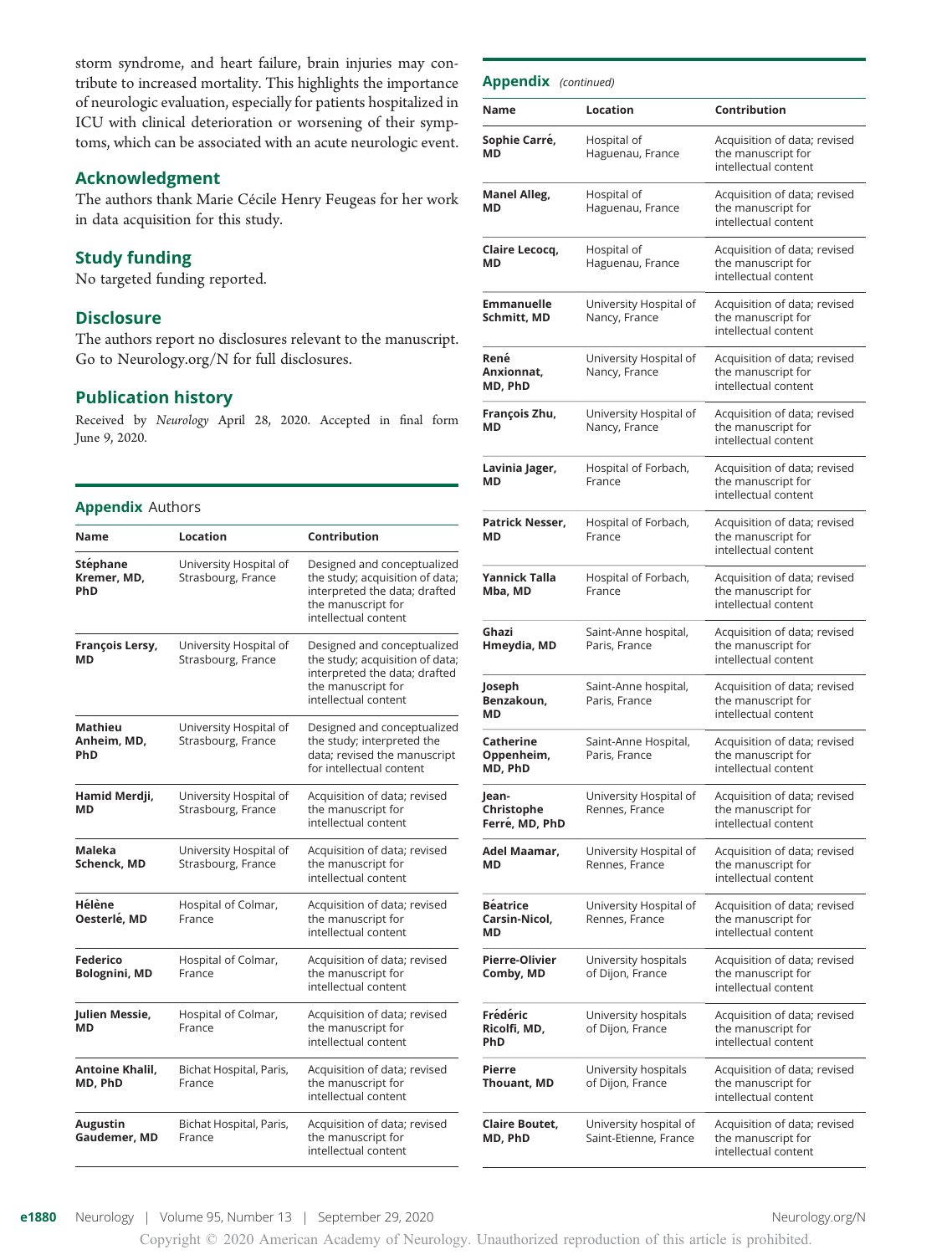#### Appendix (continued)

| Name                                 | Location                                        | Contribution                                                                  |
|--------------------------------------|-------------------------------------------------|-------------------------------------------------------------------------------|
| Xavier Fabre,<br>МD                  | Hospital of Roanne,<br>France                   | Acquisition of data; revised<br>the manuscript for<br>intellectual content    |
| Géraud<br>Forestier, MD              | Hospital of Antony,<br>France                   | Acquisition of data; revised<br>the manuscript for<br>intellectual content    |
| Isaure de<br>Beaurepaire,<br>MD      | Hospital of Antony,<br>France                   | Acquisition of data; revised<br>the manuscript for<br>intellectual content    |
| Grégoire<br><b>Bornet, MD</b>        | Hospital of Antony,<br>France                   | Acquisition of data; revised<br>the manuscript for<br>intellectual content    |
| Hubert Desal,<br>MD, PhD             | University Hospital of<br>Nantes, France        | Acquisition of data; revised<br>the manuscript for<br>intellectual content    |
| Grégoire<br><b>Boulouis, MD</b>      | Saint-Anne Hospital,<br>Paris, France           | Acquisition of data; revised<br>the manuscript for<br>intellectual content    |
| Jerome Berge,<br>МD                  | University Hospital of<br>Bordeaux, France      | Acquisition of data; revised<br>the manuscript for<br>intellectual content    |
| <b>Apolline</b><br>Kazémi, MD        | University Hospital of<br>Lille, France         | Acquisition of data; revised<br>the manuscript for<br>intellectual content    |
| Nadya<br>Pyatigorskaya,<br>MD        | Pitié-Salpêtrière<br>Hospital, Paris,<br>France | Acquisition of data; revised<br>the manuscript for<br>intellectual content    |
| Augustin<br>Lecler, MD               | Foundation A.<br>Rothschild, Paris              | Acquisition of data; revised<br>the manuscript for<br>intellectual content    |
| Suzana<br>Saleme, MD                 | University Hospital of<br>Limoges, France       | Acquisition of data; revised<br>the manuscript for<br>intellectual content    |
| Myriam Edjlali-<br>Goujon, MD        | Saint-Anne Hospital,<br>Paris, France           | Acquisition of data; revised<br>the manuscript for<br>intellectual content    |
| Basile<br>Kerleroux, MD              | University Hospital of<br>Tours, France         | Acquisition of data; revised<br>the manuscript for<br>intellectual content    |
| Jean-Marc<br>Constans, MD,<br>PhD    | University Hospital of<br>Amiens, France        | Acquisition of data; revised<br>the manuscript for<br>intellectual content    |
| Pierre-<br>Emmanuel<br>Zorn, PhD     | University Hospitals<br>of Strasbourg, France   | Major role in the acquisition<br>of data                                      |
| Muriel<br>Matthieu, PhD              | University Hospitals<br>of Strasbourg, France   | Major role in the acquisition<br>of data                                      |
| Seyyid Baloglu,<br>МD                | University Hospitals<br>of Strasbourg, France   | Acquisition of data;<br>revised the manuscript<br>for intellectual<br>content |
| François-<br>Daniel<br>Ardellier, MD | University Hospitals<br>of Strasbourg, France   | Acquisition of data; revised<br>the manuscript for<br>intellectual content    |
| Thibault<br>Willaume, MD             | University Hospitals<br>of Strasbourg, France   | Acquisition of data;<br>revised the manuscript<br>for intellectual            |

#### Appendix (continued) Name Location Contribution Jean-Christophe Brisset, PhD French Observatory of Multiple Sclerosis, Lyon, France Interpretation of the data; revised the manuscript for intellectual content

| Sophie<br>Caillard, MD,<br>PhD           | University Hospitals<br>of Strasbourg, France | Acquisition of data; revised<br>the manuscript for<br>intellectual content                                            |
|------------------------------------------|-----------------------------------------------|-----------------------------------------------------------------------------------------------------------------------|
| <b>Olivier</b><br>Collange, MD,<br>PhD   | University Hospitals<br>of Strasbourg, France | Acquisition of data; revised<br>the manuscript for<br>intellectual content                                            |
| <b>Paul Michel</b><br>Mertes, MD,<br>PhD | University Hospitals<br>of Strasbourg, France | Acquisition of data; revised<br>the manuscript for<br>intellectual content                                            |
| Francis<br>Schneider, MD,<br>PhD         | University Hospitals<br>of Strasbourg, France | Acquisition of data; revised<br>the manuscript for<br>intellectual content                                            |
| Samira Fafi-<br>Kremer,<br>PharmD        | University Hospitals<br>of Strasbourg, France | Acquisition of data; revised<br>the manuscript for<br>intellectual content                                            |
| <b>Mickael</b><br>Ohana, MD,<br>PhD      | University Hospitals<br>of Strasbourg, France | Acquisition of data; revised<br>the manuscript for<br>intellectual content                                            |
| Ferhat<br>Meziani, MD,<br>PhD            | University Hospitals<br>of Strasbourg, France | Acquisition of data; revised<br>the manuscript for<br>intellectual content                                            |
| Nicolas Meyer,<br>MD, PhD                | University Hospitals<br>of Strasbourg, France | Major role in the analysis and<br>interpretation of the data                                                          |
| Julie Helms,<br>MD, PhD                  | University Hospitals<br>of Strasbourg, France | Designed and conceptualized<br>the study; interpreted the<br>data; revised the manuscript<br>for intellectual content |
| <b>François</b><br>Cotton, MD,<br>PhD    | University Hospitals<br>of Strasbourg, France | Designed and conceptualized<br>the study; interpreted the<br>data; revised the manuscript<br>for intellectual content |

#### References

- 1. Chen N, Zhou M, Dong X, et al. Epidemiological and clinical characteristics of 99 cases of 2019 novel coronavirus pneumonia in Wuhan, China: a descriptive study. Lancet 2020;395:507–513.
- 2. Huang C, Wang Y, Li X, et al. Clinical features of patients infected with 2019 novel coronavirus in Wuhan, China. Lancet 2020;395:497–506.
- 3. Glass WG, Subbarao K, Murphy B, Murphy PM. Mechanisms of host defense following severe acute respiratory syndrome‐coronavirus (SARS‐CoV) pulmonary infection of mice. J Immunol 2004;173:4030–4039.
- 4. Li K, Wohlford‐Lenane C, Perlman S, et al. Middle East respiratory syndrome coronavirus causes multiple organ damage and lethal disease in mice transgenic for human dipeptidyl peptidase 4. J Infect Dis 2016;213:712–722.
- 5. Arbour N, Day R, Newcombe J, Talbot PJ. Neuroinvasion by human respiratory coronaviruses. J Virol 2000;74:8913–8921.
- 6. Desforges M, Le Coupanec A, Stodola JK, Meessen-Pinard M, Talbot PJ. Human coronaviruses: viral and cellular factors involved in neuroinvasiveness and neuropathogenesis. Virus Res 2014;194:145–158.
- 7. Desforges M, Le Coupanec A, Dubeau P, et al. Human coronaviruses and other respiratory viruses: underestimated opportunistic pathogens of the central nervous system? Viruses 2019;12:E14.
- 8. Bohmwald K, Gálvez NMS, Ríos M, Kalergis AM. Neurologic alterations due to respiratory virus infections. Front Cell Neurosci 2018;12:386.
- 9. Poyiadji N, Shahin G, Noujaim D, Stone M, Patel S, Griffith B. COVID-19-associated acute hemorrhagic necrotizing encephalopathy: CT and MRI features. Radiology 2020:201187.
- 10. Moriguchi T, Harii N, Goto J, et al. A first case of meningitis/encephalitis associated with SARS-coronavirus-2. Int J Infect Dis 2020;94:55–58.
- 11. Mao L, Jin H, Wang M, et al. Neurologic manifestations of hospitalized patients with coronavirus disease 2019 in Wuhan, China. JAMA Neurol 2020;77:1–9.

content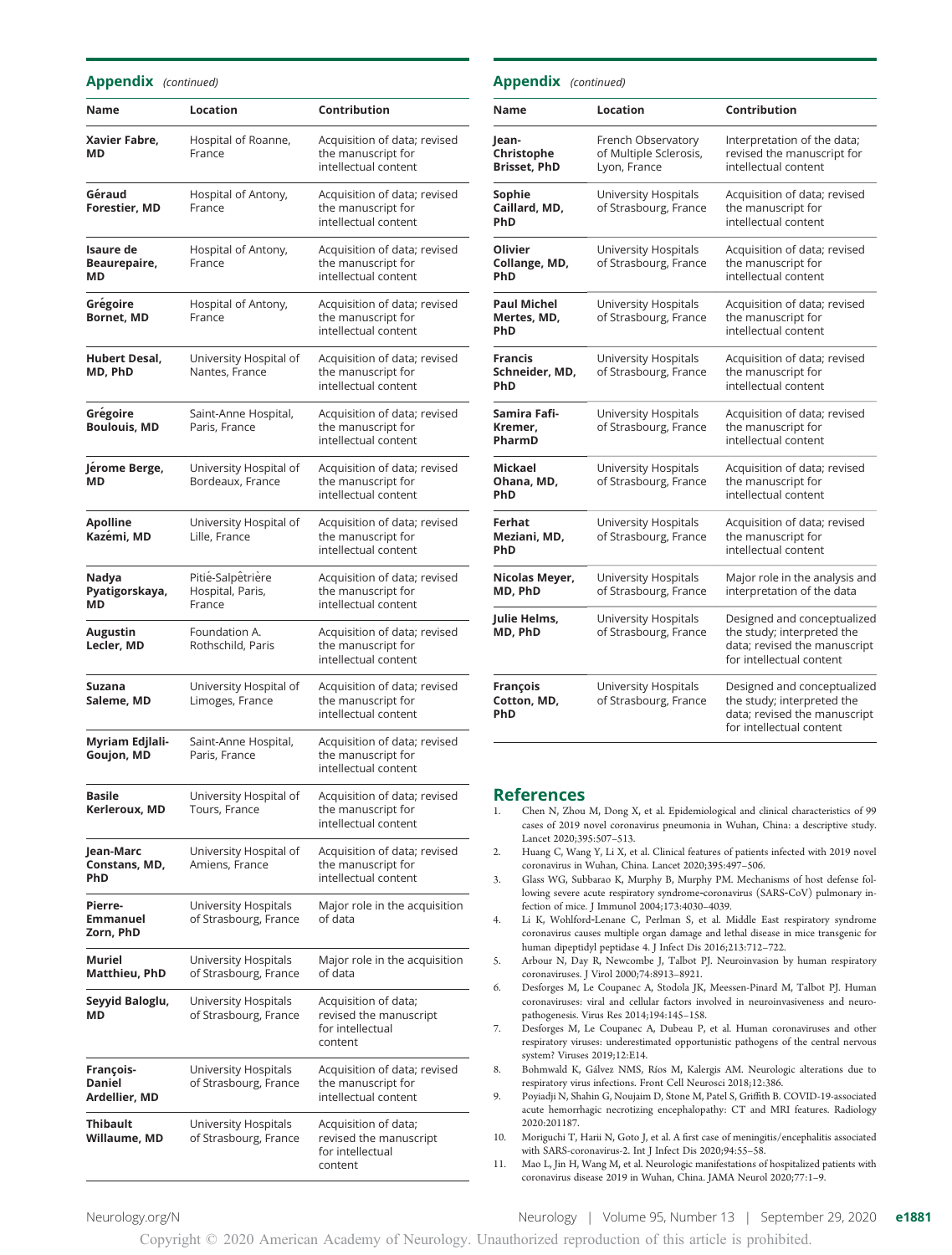- 12. Helms J, Kremer S, Merdji H, et al. Neurologic features in severe SARS-CoV-2 infection. N Engl J Med 2020;382:2268–2270.
- 13. Kandemirli SG, Dogan L, Sarikaya ZT, et al. Brain MRI findings in patients in the intensive care unit with COVID-19 infection. Radiology Epub 2020 May 8.
- 14. Ferguson ND, Fan E, Camporota L, et al. The Berlin definition of ARDS: an expanded rationale, justification, and supplementary material. Intensive Care Med 2012;38: 1573–1582.
- 15. Starkey J, Kobayashi N, Numaguchi Y, Moritani T. Cytotoxic lesions of the corpus callosum that show restricted diffusion: mechanisms, causes, and manifestations. Radiographics 2017;37:562–576.
- 16. Beyrouti R, Adams ME, Benjamin L, et al. Characteristics of ischaemic stroke associated with COVID-19. J Neurol Neurosurg Psychiatry Epub 2020 Apr 30.
- 17. Hess DC, Eldahshan W, Rutkowski E. COVID-19-related stroke. Transl Stroke Res 2020;11:322–325.
- 18. Umapathi T, Kor AC, Venketasubramanian N, et al. Large artery ischaemic stroke in severe acute respiratory syndrome (SARS). J Neurol 2004;251:1227–1231.
- 19. Arabi YM, Harthi A, Hussein J, et al. Severe neurologic syndrome associated with Middle East respiratory syndrome corona virus (MERS-CoV). Infection 2015;43: 495–501.
- 20. Guo T, Fan Y, Chen M, et al. Cardiovascular implications of fatal outcomes of patients with coronavirus disease 2019 (COVID-19). JAMA Cardiol Epub 2020 Mar 27.
- 21. Helms J, Tacquard C, Severac F, et al. High risk of thrombosis in patients in severe SARS-CoV-2 infection: a multicenter prospective cohort study. Intensive Care Med 2020;46:1089–1098.
- 22. Nagel MA, Mahalingam R, Cohrs RJ, Gilden D. Virus vasculopathy and stroke: an underrecognized cause and treatment target. Infect Disord Drug Targets 2010;10:105–111.
- 23. Subramaniam S, Scharrer I. Procoagulant activity during viral infections. Front Biosci (Landmark Ed) 2018;23:1060–1081.
- 24. Hung EC, Chim SS, Chan PK, et al. Detection of SARS coronavirus RNA in the cerebrospinal fluid of a patient with severe acute respiratory syndrome. Clin Chem 2003;49:2108–2109.
- 25. Lau KK, Yu WC, Chu CM, Lau ST, Sheng B, Yuen KY. Possible central nervous system infection by SARS coronavirus. Emerg Infect Dis 2004;10:342–344.
- 26. Toledano M, Davies NWS. Infectious encephalitis: mimics and chameleons. Pract Neurol 2019;19:225–237.
- 27. Kim JE, Heo JH, Kim HO, et al. Neurological complications during treatment of Middle East respiratory syndrome. J Clin Neurol 2017;13:227–233.
- 28. Li Y, Li H, Fan R, et al. Coronavirus infections in the central nervous system and respiratory tract show distinct features in hospitalized children. Intervirology 2016;59: 163–169.
- 29. Yeh EA, Collins A, Cohen ME, Duffner PK, Faden H. Detection of coronavirus in the central nervous system of a child with acute disseminated encephalomyelitis. Pediatrics 2004;113(pt 1):e73–e76.
- 30. Kivisäkk P, Imitola J, Rasmussen S, et al. Localizing central nervous system immune surveillance: meningeal antigen-presenting cells activate T cells during experimental autoimmune encephalomyelitis. Ann Neurol 2009;65:457–469.
- 31. Absinta M, Cortese IC, Vuolo L, et al. Leptomeningeal gadolinium enhancement across the spectrum of chronic neuroinflammatory diseases. Neurology 2017;88: 1439–1444.
- 32. Papatsiros VG, Stylianaki I, Papakonstantinou G, Papaioannou N, Christodoulopoulos G. Case report of transmissible gastroenteritis coronavirus infection associated with small intestine and brain lesions in piglets. Viral Immunol 2019;32:63–67.
- 33. Stuckey SL, Goh TD, Heffernan T, Rowan D. Hyperintensity in the subarachnoid space on FLAIR MRI. AJR Am J Roentgenol 2007;189:913–921.
- 34. Parpia AS, Li Y, Chen C, Dhar B, Crowcroft NS. Encephalitis, Ontario, Canada, 2002- 2013. Emerg Infect Dis 2016;22:426–432.